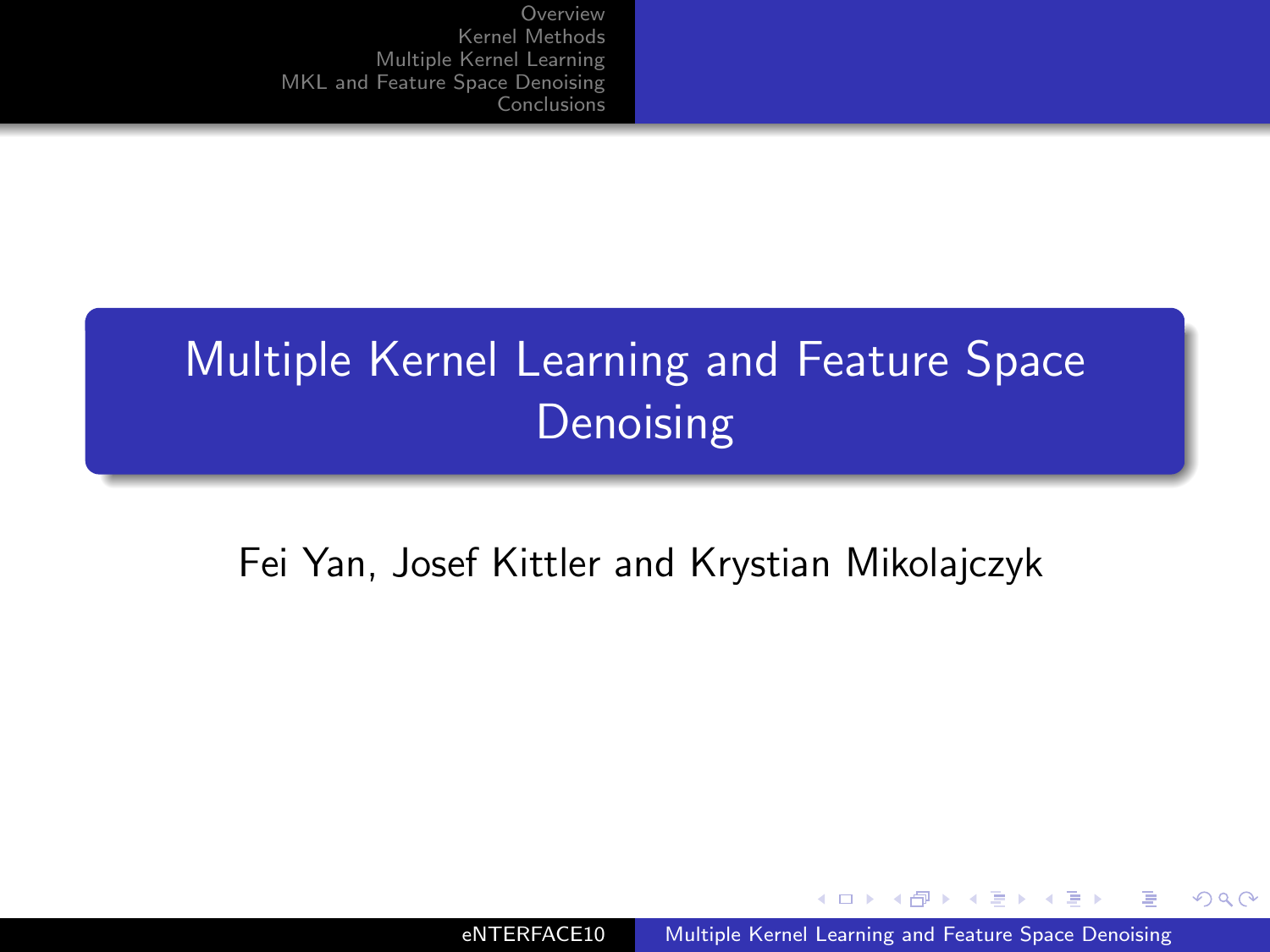#### [Overview](#page-1-0)

[Kernel Methods](#page-2-0) [Multiple Kernel Learning](#page-13-0) [MKL and Feature Space Denoising](#page-32-0) [Conclusions](#page-37-0)

[Overview](#page-1-0)

## Overview of the talk

- **A** Kernel methods
	- Kernel methods: an overview
	- Three examples: kernel PCA, SVM, and kernel FDA
	- Connection between SVM and kernel FDA
- Multiple kernel learning
	- MKL: motivation
	- $\bullet$   $\ell_p$  regularised multiple kernel FDA
	- The effect of regularisation norm in MKL
- MKL and feature space denoising
- **Conclusions**

 $\mathcal{A}$  and  $\mathcal{A}$  . In the set of  $\mathbb{R}^n$  is  $\mathcal{A}$  . The set

<span id="page-1-0"></span> $209$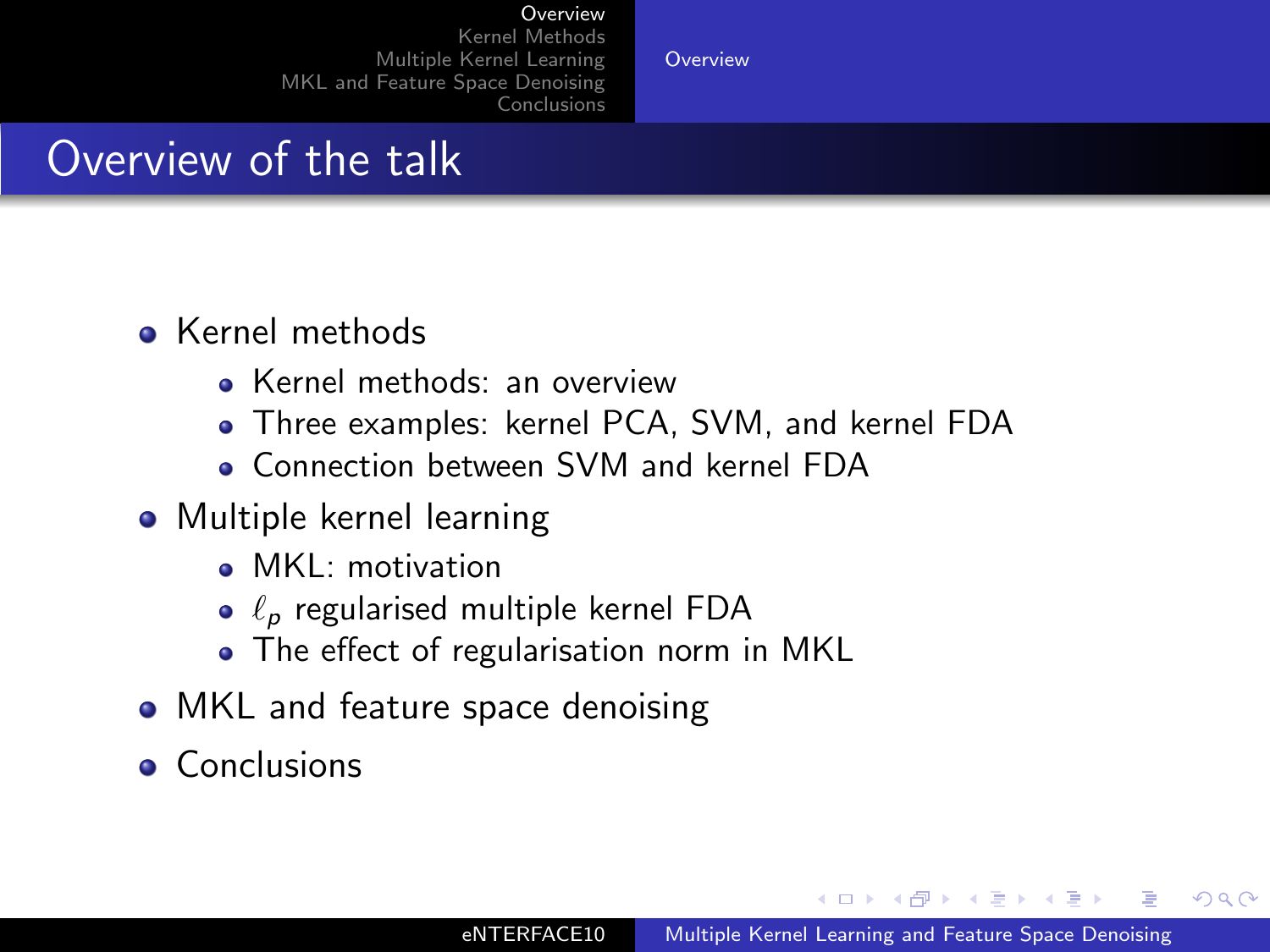[Kernel Methods: an overview](#page-2-0) [Kernel PCA](#page-3-0) [Support Vector Machine](#page-8-0) [Kernel FDA](#page-10-0)

### Kernel Methods: an overview

- Kernel methods: one of the most active areas in ML
- Key idea of kernel methods:
	- Embed data in input space into high dimensional feature space
	- **Apply linear methods in feature space**
- Input space can be: vector, string, graph, etc.
- **•** Embedding is implicit via a kernel function  $k(\cdot, \cdot)$ , which defines dot product in feature space
- Any algorithm that can be written with only dot products is "kernelisable"

<span id="page-2-0"></span>∢ロト ∢母ト ∢ヨト ∢ヨト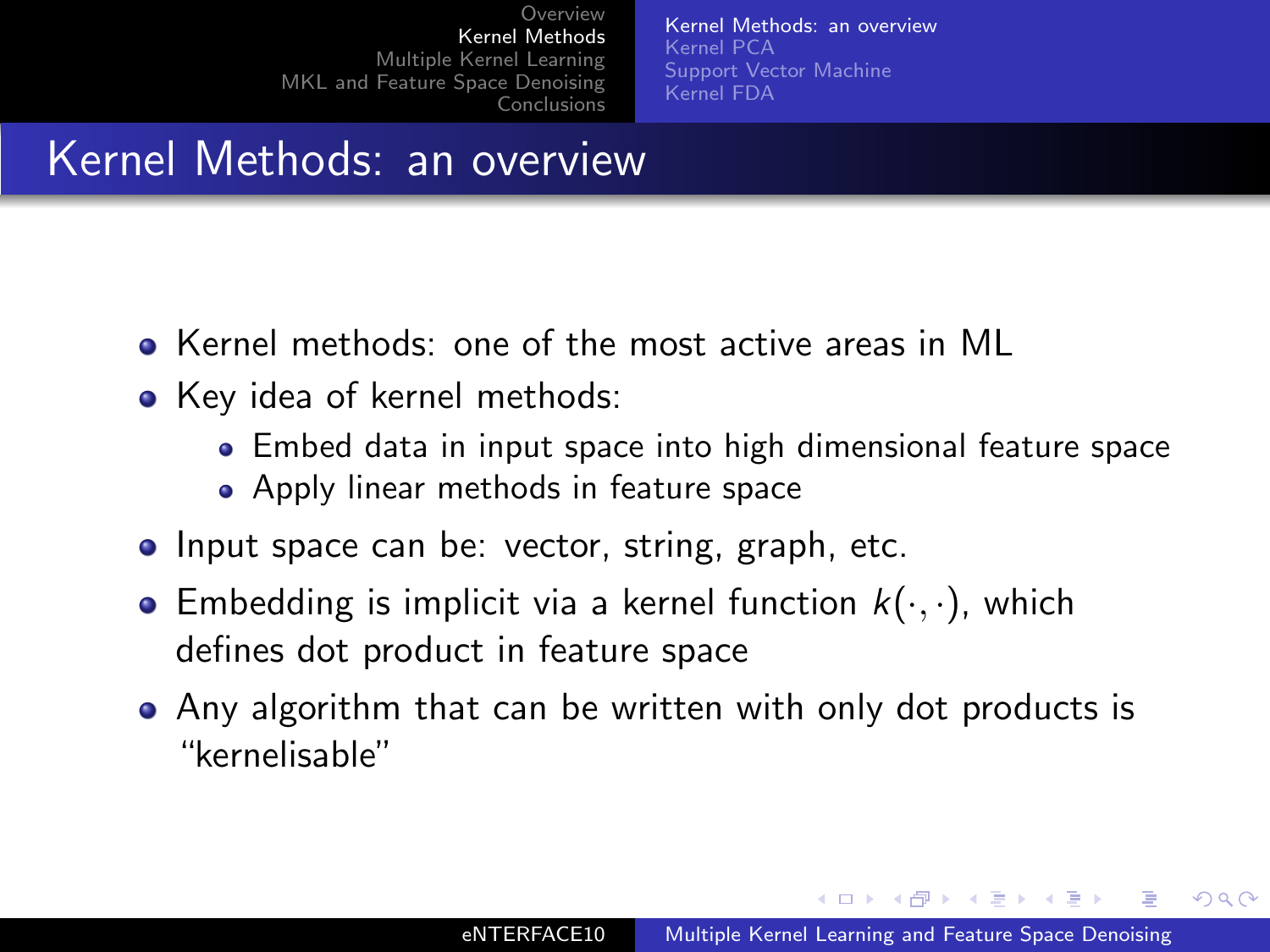[Kernel Methods: an overview](#page-2-0) [Kernel PCA](#page-3-0) [Support Vector Machine](#page-8-0) [Kernel FDA](#page-10-0)

# What is PCA

- Principal component analysis (PCA): an orthogonal basis transformation
- **•** Transform correlated variables into uncorrelated ones (principal components)
- Can be used for dimensionality reduction
- Retains as much variance as possible when reducing dimensionality

<span id="page-3-0"></span>メロメ メ母メ メミメ メミメ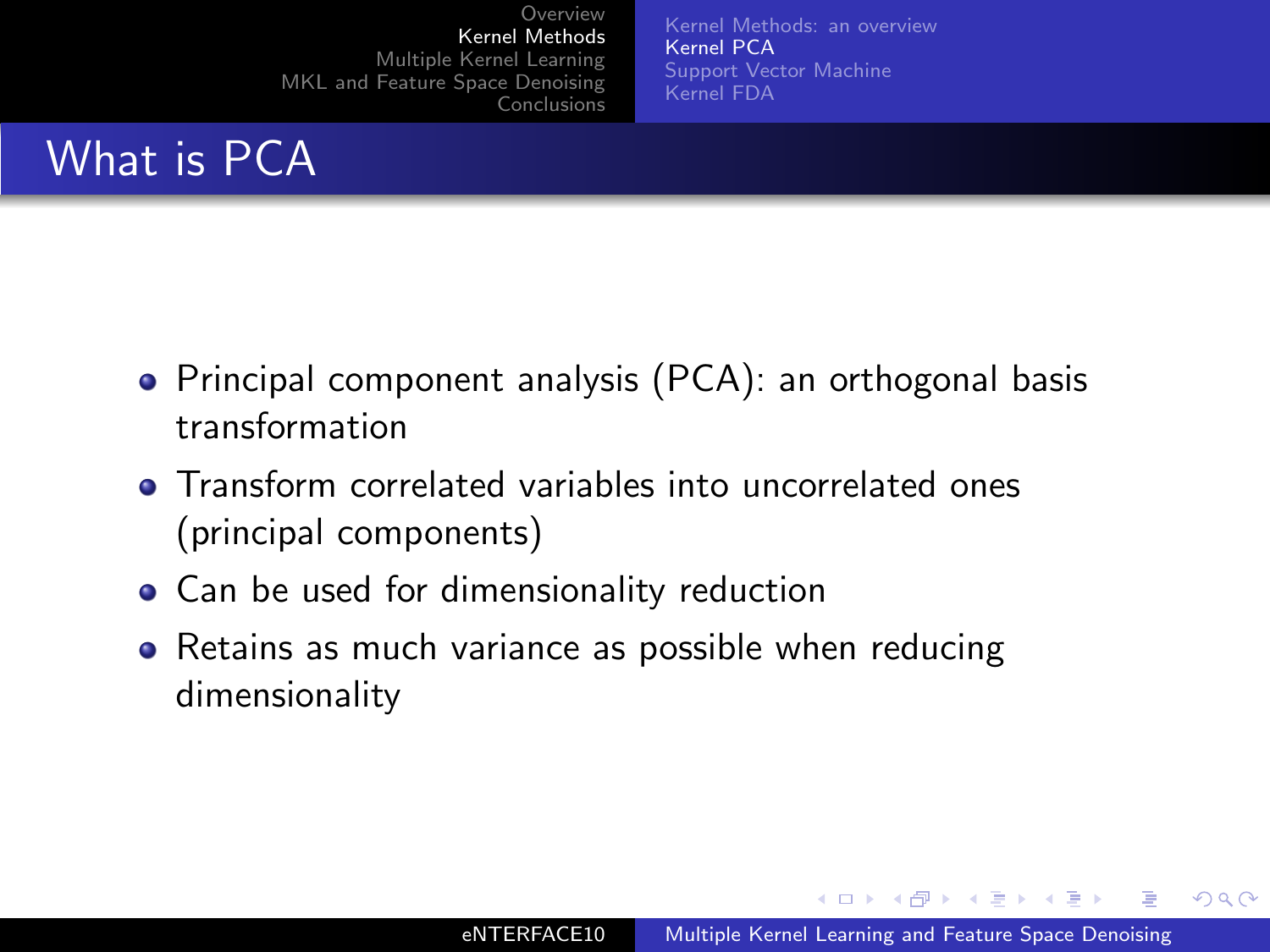[Kernel Methods: an overview](#page-2-0) [Kernel PCA](#page-3-0) [Support Vector Machine](#page-8-0) [Kernel FDA](#page-10-0)

## How PCA works

Given m centred vectors:  $\tilde{X} = (\tilde{\mathbf{x}}_1, \tilde{\mathbf{x}}_2, \cdots, \tilde{\mathbf{x}}_m)$ 

 $\bullet$  X:  $\tilde{d}$  × m data matrix,

- $\bullet$  Eigen decomposition of covariance  $\tilde{C} = \tilde{X} \tilde{X}^{\mathcal{T}}$ :  $\tilde{C} = \tilde{V} \tilde{\Omega} \tilde{V}^{\mathcal{T}}$ 
	- Diagonal matrix  $\Omega$ : eigenvalues
	- $\mathbf{\tilde{V}} = (\tilde{\mathbf{v}}_1, \tilde{\mathbf{v}}_2, \cdots)$ : eigenvectors, orthogonal basis sought
- Data can now be projected onto orthogonal basis
- Projecting only onto leading eigenvectors  $\Rightarrow$  dimensionality reduction with minimum variance loss

∢ ロ ⊁ ( 何 ) ( ミ ) ( ミ ) ( ニ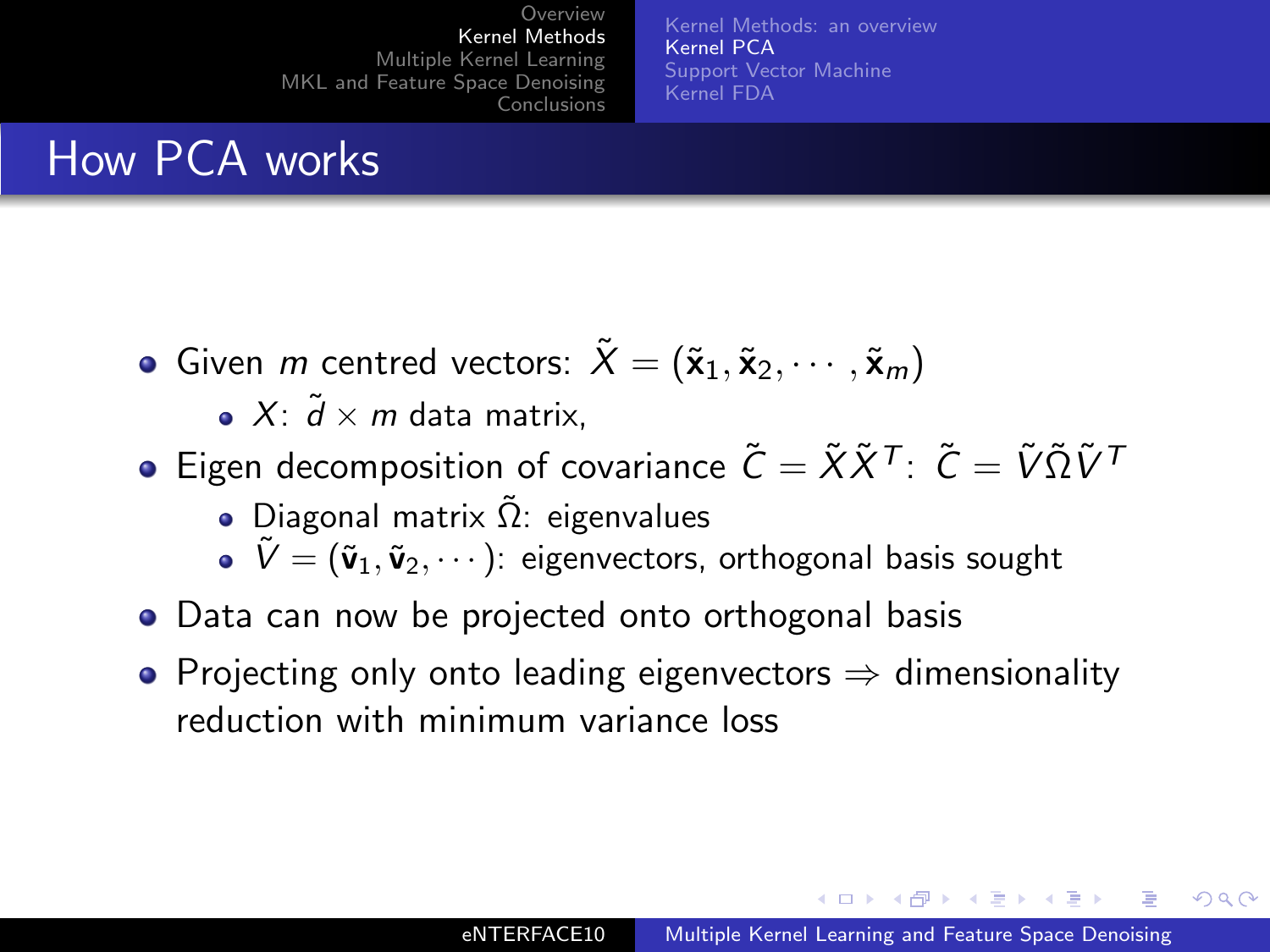[Kernel Methods: an overview](#page-2-0) [Kernel PCA](#page-3-0) [Support Vector Machine](#page-8-0) [Kernel FDA](#page-10-0)

# Kernelising PCA

- If we knew explicitly the mapping from input space to feature space  $\mathbf{x}_i = \phi(\tilde{\mathbf{x}}_i)$ :
- we could map all data:  $X = \phi(\tilde{X})$ , where X is  $d \times m$
- diagonalise the covariance in feature space  $C = XX<sup>T</sup>$ :  $X^{\mathcal{T}}CV = X^{\mathcal{T}}V\Omega$ :  $KA = A\Delta$ 
	- Diagonal matrix ∆: eigenvalues
	- $\bullet V = (\mathsf{v}_1, \mathsf{v}_2, \cdots)$ : orthogonal basis in feature space
- However... we have  $\phi(\cdot)$  only implicitly via:  $<\phi(\tilde{\mathbf{x}}_i),\phi(\tilde{\mathbf{x}}_j)>=k(\tilde{\mathbf{x}}_i,\tilde{\mathbf{x}}_j)$
- **•** Kernelised PCA

イロト イタト イモト イモト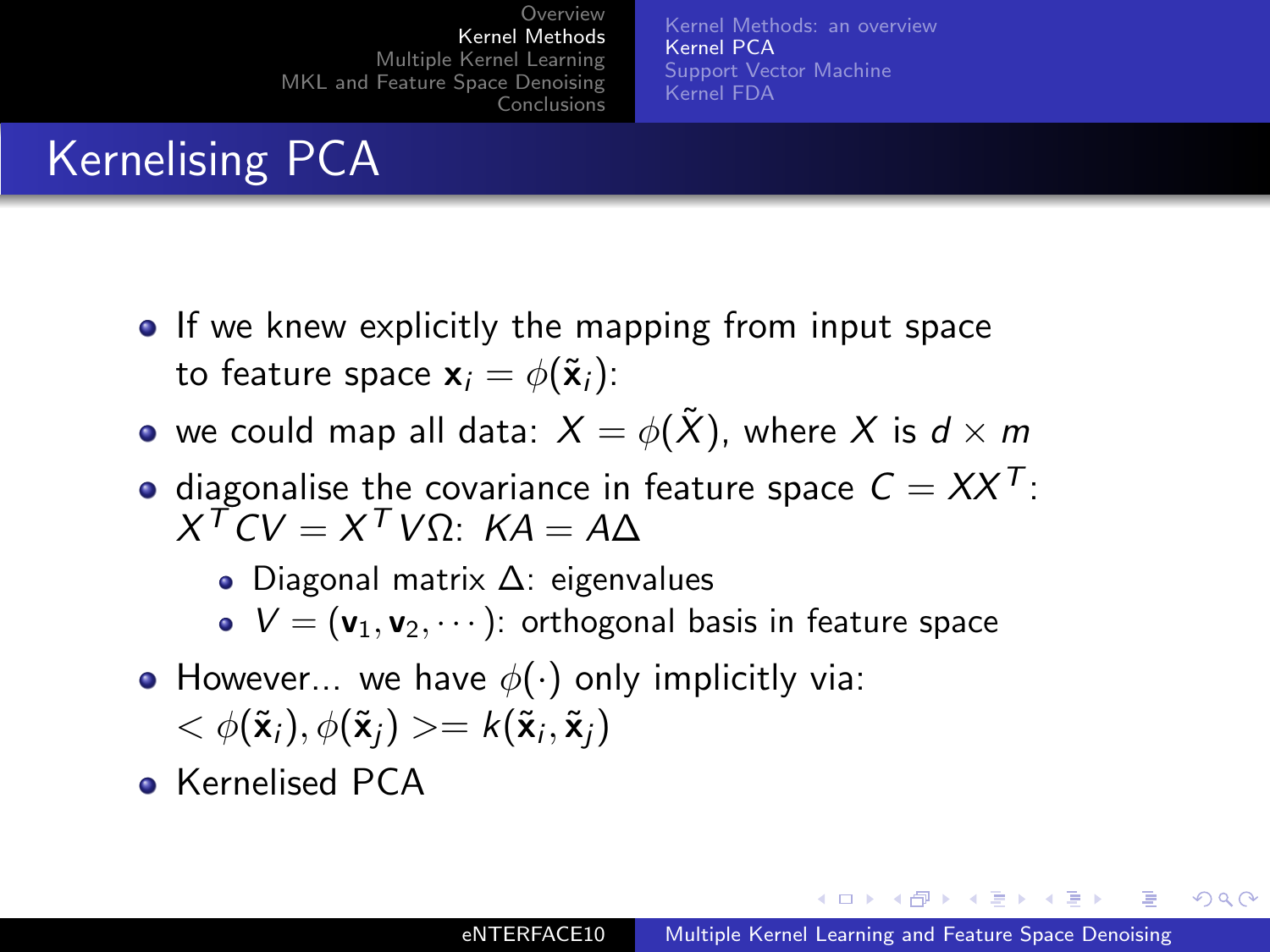[Kernel Methods: an overview](#page-2-0) [Kernel PCA](#page-3-0) [Support Vector Machine](#page-8-0) [Kernel FDA](#page-10-0)

# Kernelising PCA

- Kernel matrix  $K$ : evaluation of kernel function on all pairs of samples; symmetric, positive semi-definite (PSD)
- $\bullet$  Connection between C and K:
	- $C = XX^T$  and  $K = X^T X$
	- C is  $d \times d$  and K is  $m \times m$
- $\bullet$  C is not explicitly available but K is
- So we diagonalise  $K$  instead of  $C\colon\thinspace \mathcal{K}=A\Delta A^T$ 
	- $A = (\alpha_1, \alpha_2, \cdots)$ : eigenvectors

イロト イタト イモト イモト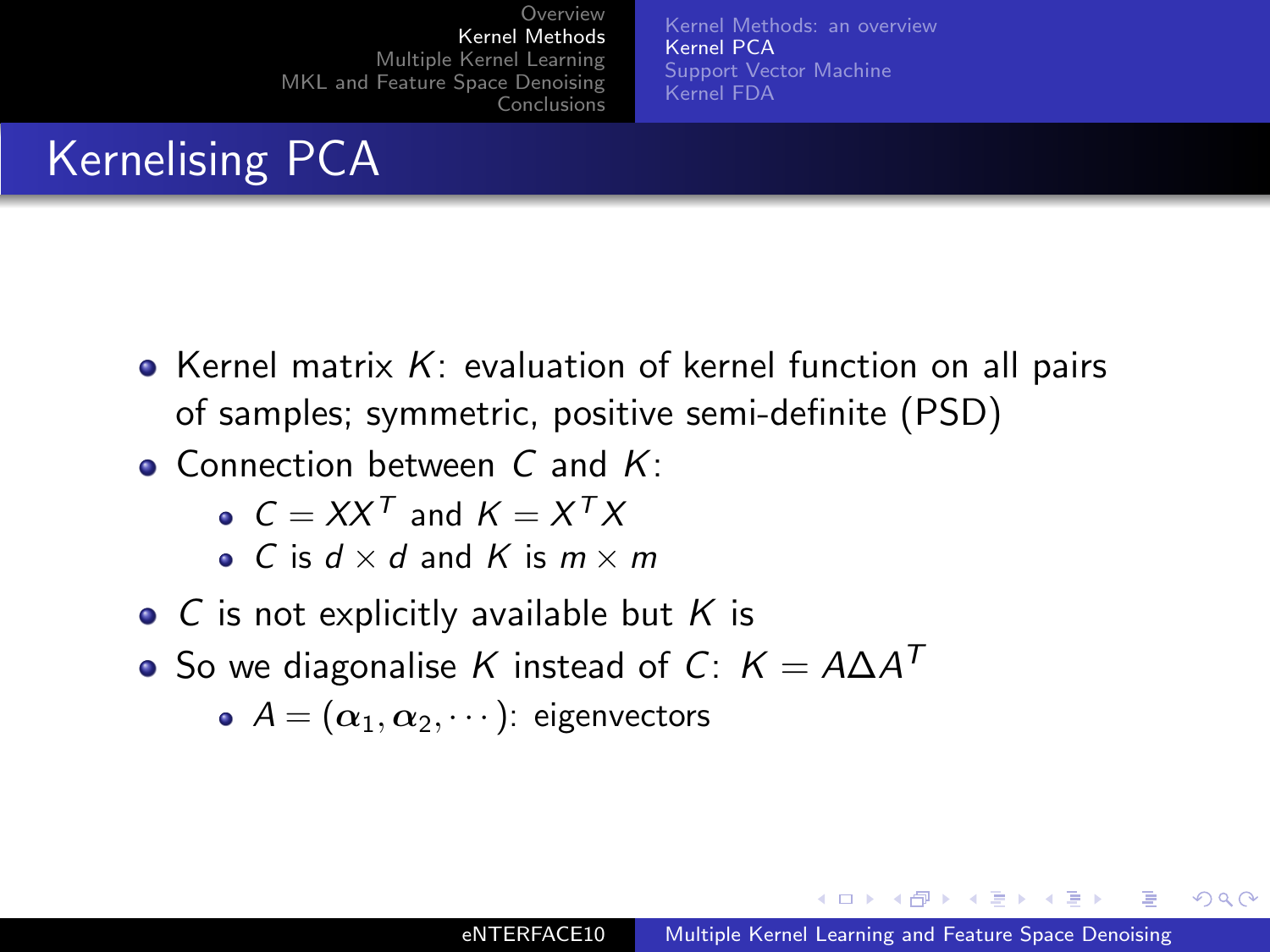[Kernel Methods: an overview](#page-2-0) [Kernel PCA](#page-3-0) [Support Vector Machine](#page-8-0) [Kernel FDA](#page-10-0)

# Kernelising PCA

- $\bullet$  Using the connection between C and K, we have:
	- $\bullet$  C and K have the same eigenvalues
	- Their  $i^{\text{th}}$  eigenvectors are related by:  $\textbf{v}_i = X \boldsymbol{\alpha}_i$
- $\mathsf{v}_i$  is still not explicitly available:  $\alpha_i$  is, but  $X$  is not
- However... we are interested in projection onto the orthogonal basis, not the basis itself
- Projection onto  $\mathbf{v}_i$ :  $X^T \mathbf{v}_i = X^T X \alpha_i = K \alpha_i$
- Both K and  $\alpha_i$  are available.

イロト イタト イモト イモト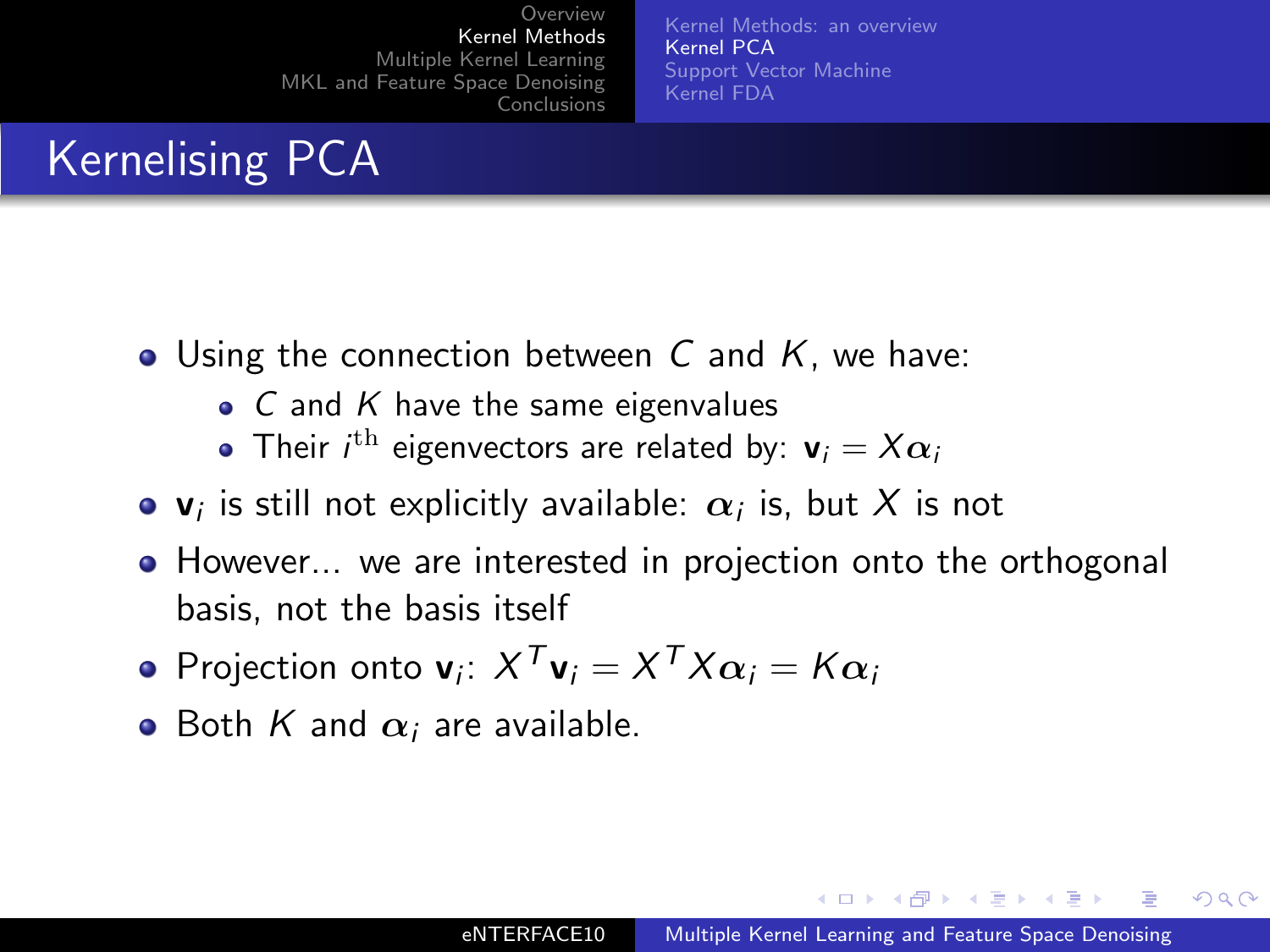[Kernel Methods: an overview](#page-2-0) [Kernel PCA](#page-3-0) [Support Vector Machine](#page-8-0) [Kernel FDA](#page-10-0)

# Support Vector Machine

- SVM: supervised learning as opposed to (kernel) PCA
- In binary classification setting: maximise the margin
- Integrating misclassification  $\Rightarrow$  soft margin svm:

<span id="page-8-1"></span>
$$
\min_{\mathbf{w},b}\frac{1}{2}\mathbf{w}^T\mathbf{w}+C\sum_{i=1}^m(1-y_i(\mathbf{w}^T\mathbf{x}_i+b))_+\tag{1}
$$

- **w**: multiplicative inverse of the margin
- $(x)_+$  = max(x, 0): hinge loss penalising empirical error
- C: parameter controlling the tradeoff
- $y_i \in \{+1, -1\}$ : label of training sample *i*
- Goal: seeking the hyperplane with maximum soft margin

∢ロト ∢母ト ∢ヨト ∢ヨト

<span id="page-8-0"></span>つへへ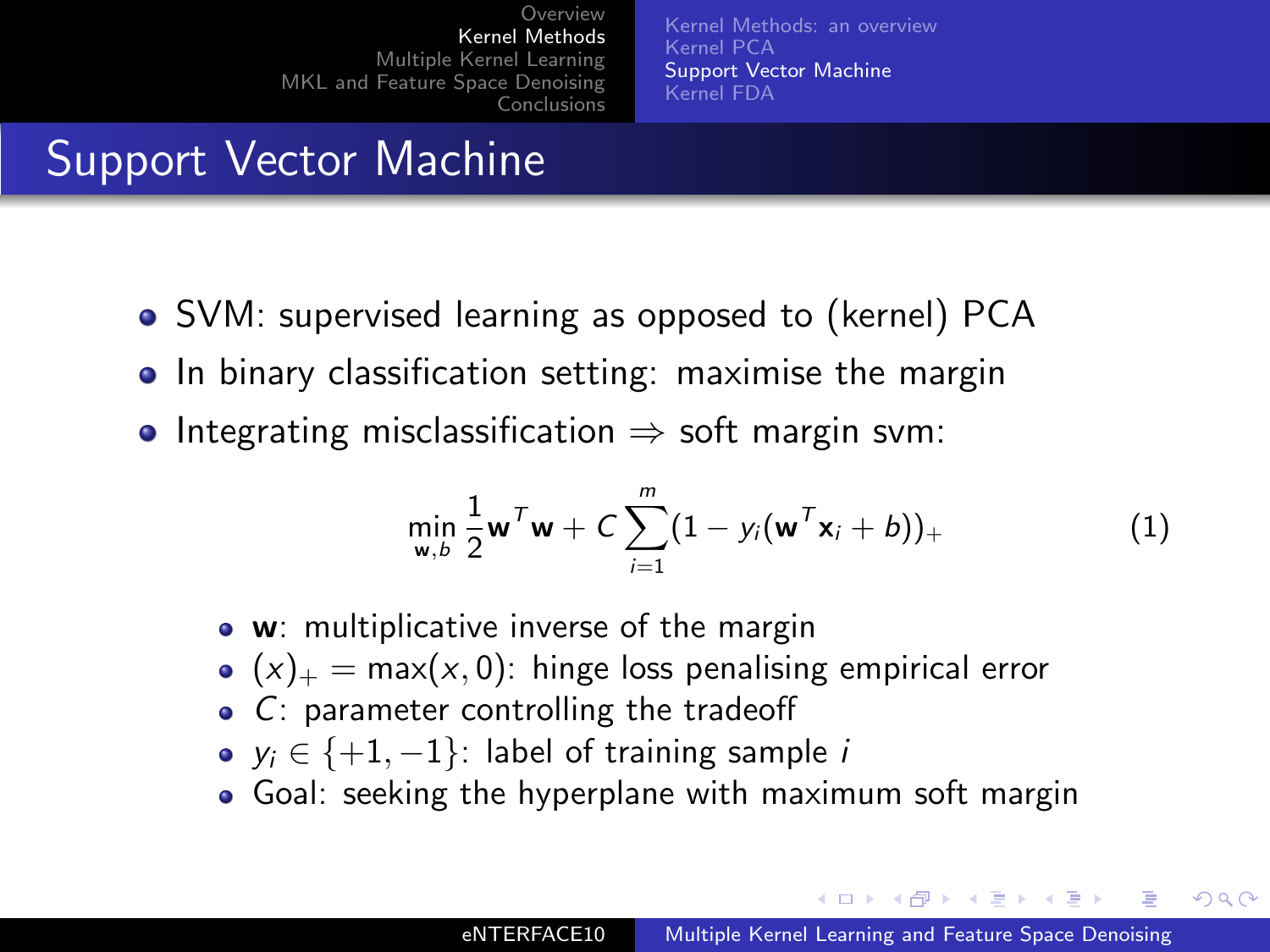[Kernel Methods: an overview](#page-2-0) [Kernel PCA](#page-3-0) [Support Vector Machine](#page-8-0) [Kernel FDA](#page-10-0)

# Support Vector Machine

SVM primal [\(1\)](#page-8-1) is equivalent to its Lagrangian dual:

$$
\max_{\alpha} \sum_{i=1}^{m} \alpha_i - \frac{1}{2} \sum_{i=1}^{m} \sum_{j=1}^{m} y_i y_j \alpha_i \alpha_j K_{ij}
$$
 (2)  
subject to 
$$
\sum_{i=1}^{m} y_i \alpha_i = 0, \quad 0 \le \alpha \le C1
$$

- $\bullet$  [\(2\)](#page-9-0) depends only on kernel matrix K (and labels)
- Explicit mapping  $\phi(\cdot)$  into feature space not needed
- SVM can be kernelised

<span id="page-9-0"></span>メロメ メ母メ メミメ メミメ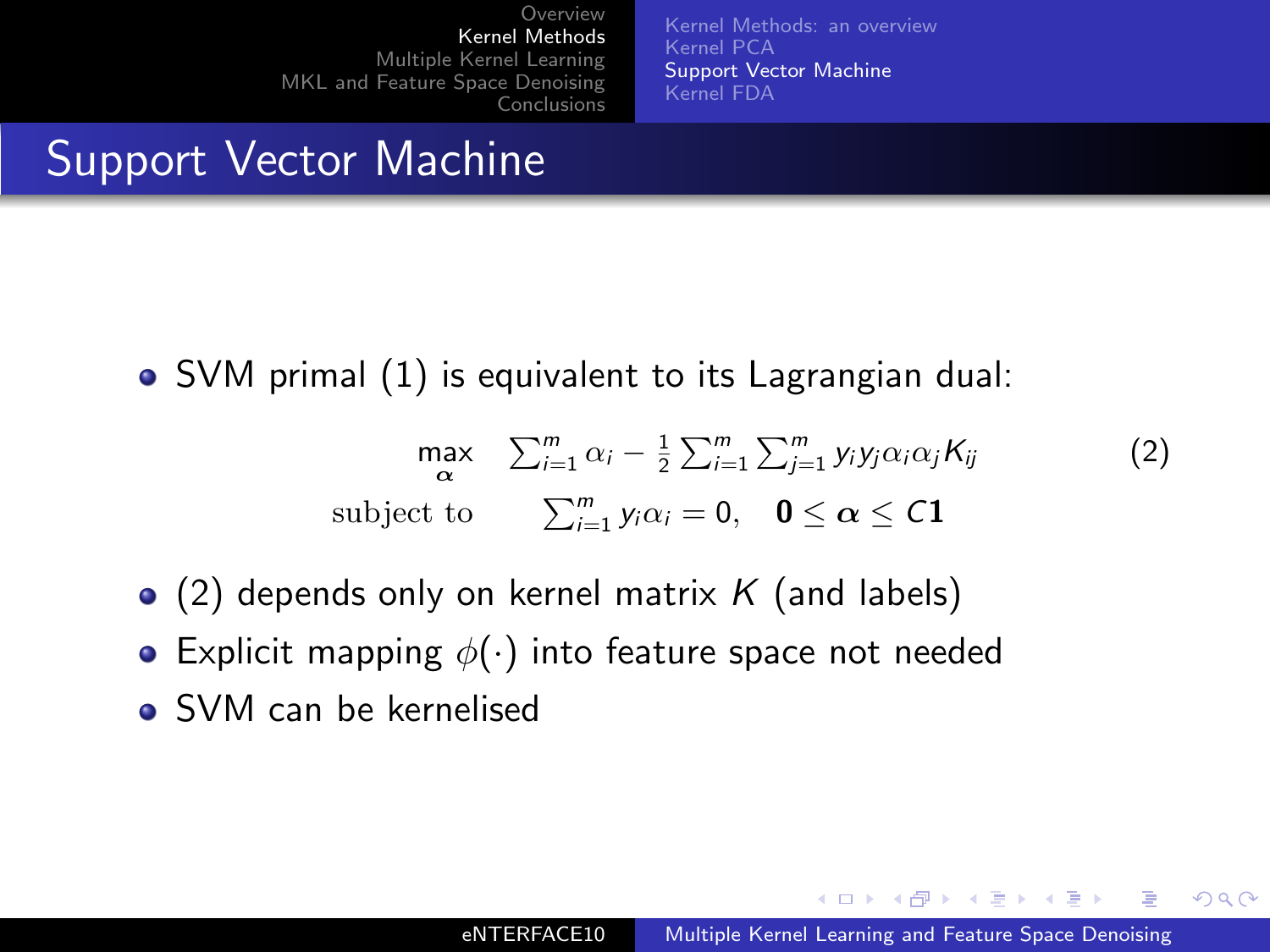[Kernel Methods: an overview](#page-2-0) [Kernel PCA](#page-3-0) [Support Vector Machine](#page-8-0) [Kernel FDA](#page-10-0)

# Kernel FDA

- Kernel Fisher discriminant analysis: another supervised learning technique
- Seeking the projection w maximising Fisher criterion

<span id="page-10-1"></span>
$$
\max_{\mathbf{w}} \frac{\mathbf{w}^T \frac{m}{m^+ m^-} S_B \mathbf{w}}{\mathbf{w}^T (S_T + \lambda I) \mathbf{w}}
$$
(3)

- $\bullet$  m: numbers of samples
- $m^+$  and  $m^-$ : numbers of positive and negative samples
- $S_B$  and  $S_T$ : between class and total scatters
- $\lambda$ : regularisation parameter

<span id="page-10-0"></span>メロメ メ母メ メミメ メミメ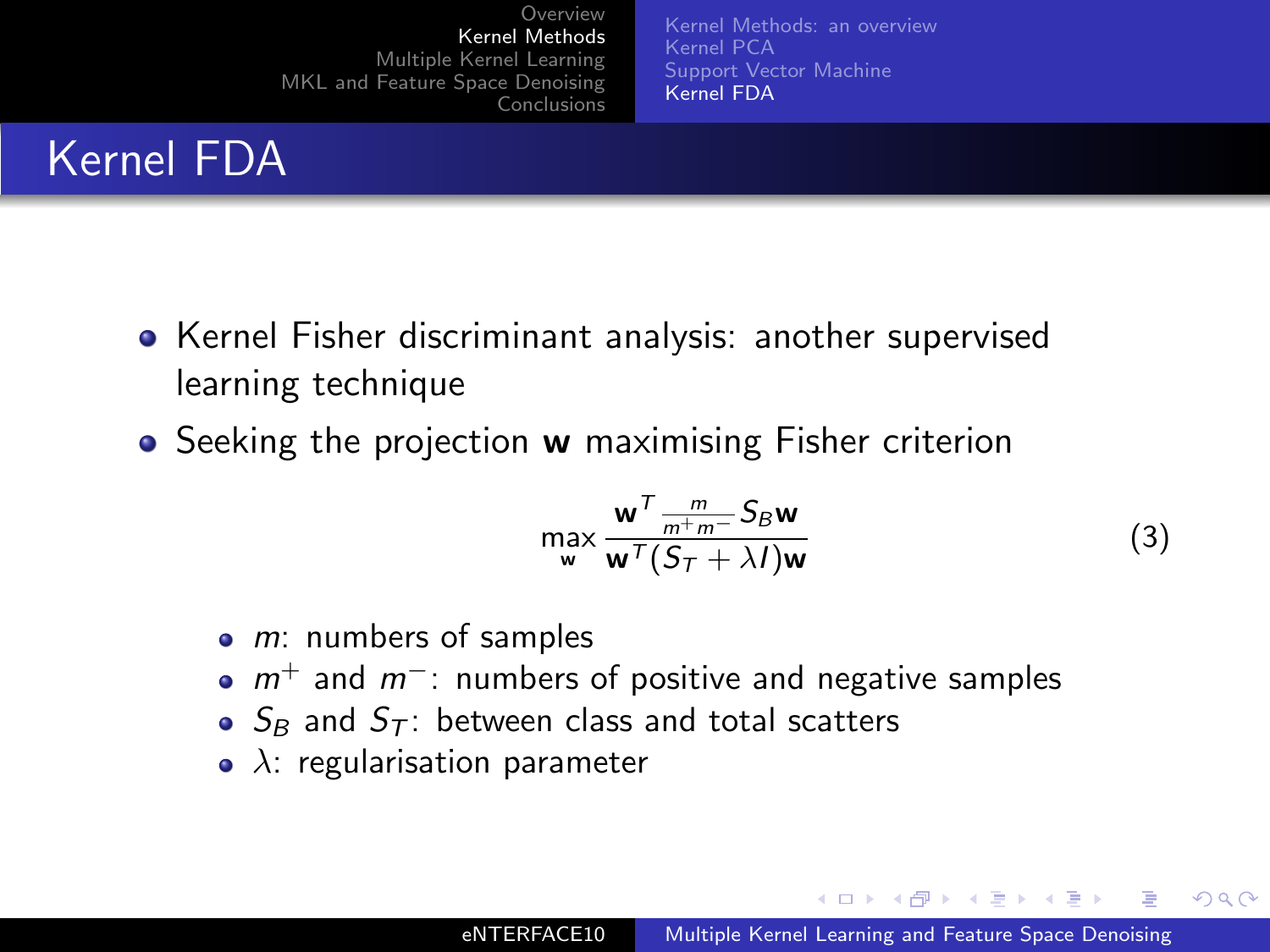[Kernel Methods: an overview](#page-2-0) [Kernel PCA](#page-3-0) [Support Vector Machine](#page-8-0) [Kernel FDA](#page-10-0)

# Kernel FDA

 $\bullet$  It can be proved that  $(3)$  is equivalent to

<span id="page-11-0"></span>
$$
\min_{\mathbf{w}} ||(XP)^T \mathbf{w} - \mathbf{a}||^2 + \lambda ||\mathbf{w}||^2
$$
 (4)

- $\bullet$  P and  $\bullet$ : constants determined by labels
- [\(4\)](#page-11-0) is equivalent to its Lagrangian dual:

<span id="page-11-1"></span>
$$
\min_{\alpha} \frac{1}{4} \alpha^{T} (I + \frac{1}{\lambda} K) \alpha - \alpha^{T} \mathbf{a}
$$
 (5)

 $\bullet$  [\(5\)](#page-11-1) depends only on K (and labels): FDA can be kernelised

メロメ メ母メ メミメ メミメ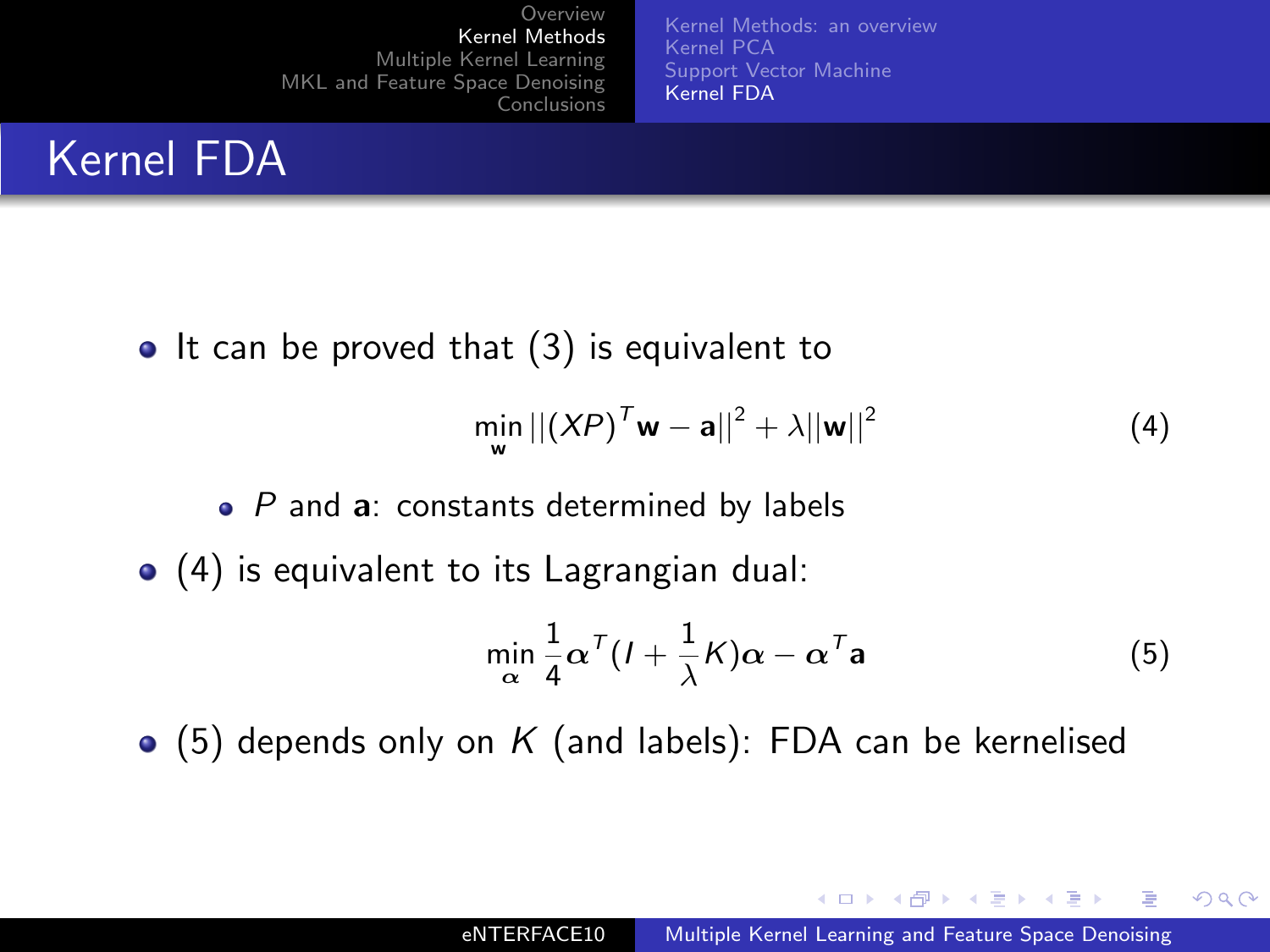[Kernel Methods: an overview](#page-2-0) [Kernel PCA](#page-3-0) [Support Vector Machine](#page-8-0) [Kernel FDA](#page-10-0)

#### Connection between SVM and kernel FDA

- Like SVM, kernel FDA is a special cases of Tikhonov regularisation
- Goals of Tikhonov regularisation:
	- Small empirical error (loss function may vary)
	- At the same time small norm  $w<sup>T</sup>w$  (for good generalisation)
- $\bullet$   $\lambda$  controls the tradeoff between error and good generalisation
- Instead of SVM's hinge loss for empirical error, FDA uses squared loss

ィロト イタト イモト イモト

つへへ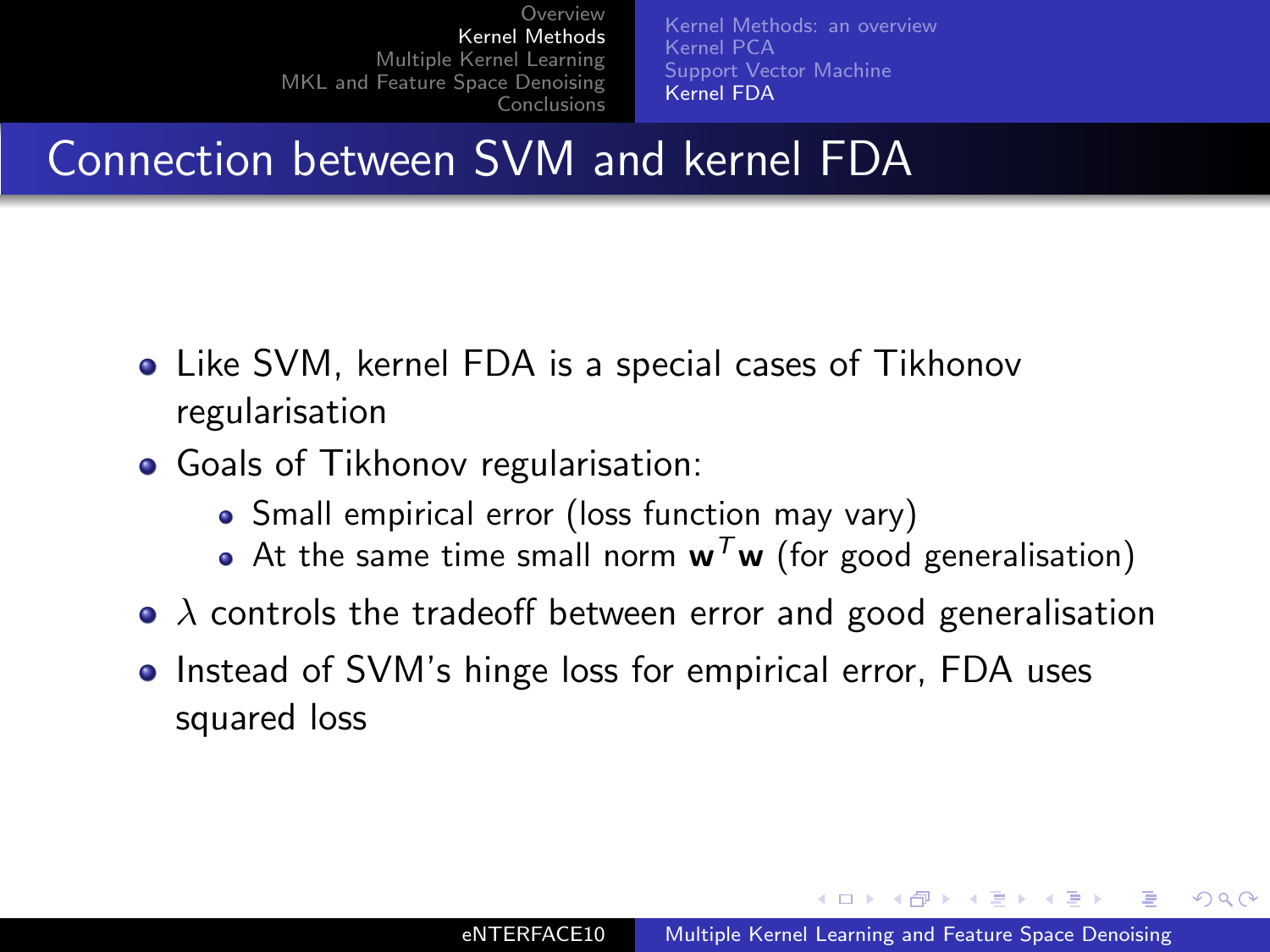[MKL: motivation](#page-13-0)  $\ell_p$  [regularised multiple kernel FDA](#page-17-0) [Effect of regularisation norm](#page-21-0)

# MKL: motivation

- A recap on kernel methods:
	- Embed (implicitly) into (very high dimensional) feature space
	- Implicitly: only need dot product in feature space, i.e., the kernel function  $k(\cdot, \cdot)$
	- Apply linear methods in the feature space
	- Easy balance of capacity (empirical error) and generalisation (norm  $w^T w$ )
- **These sound nice but what kernel function to use?** 
	- This choice is critically important, for it completely determines the embedding

∢ロト ∢母ト ∢ヨト ∢ヨト

<span id="page-13-0"></span> $209$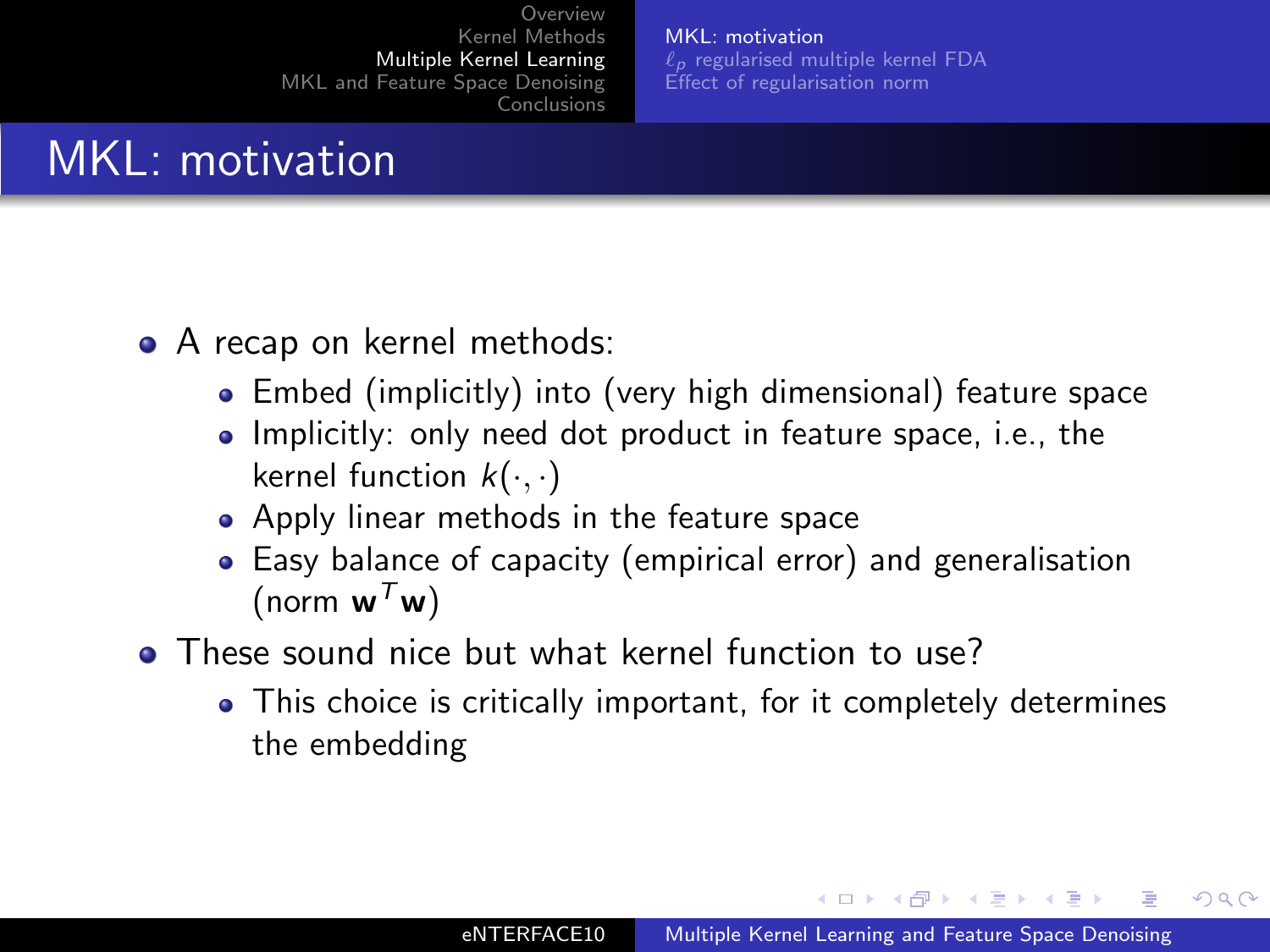[MKL: motivation](#page-13-0)  $\ell_p$  [regularised multiple kernel FDA](#page-17-0) [Effect of regularisation norm](#page-21-0)

# MKL: motivation

- **o** Ideal case: learn kernel function from data
- **If that is hard, can we learn a good combination of given** kernel matrices: the multiple kernel learning problem
- Given  $n \times m$  kernel matrices,  $K_1, \cdots, K_n$
- Most MKL formulations consider linear combination:

$$
K=\sum_{j=1}^n\beta_jK_j,\ \beta_j\geq 0\qquad \qquad (6)
$$

Goal of MKL: learn the "optimal" weights  $\beta \in \mathbb{R}^n$ 

イロト イ母 トイヨ トイヨ トー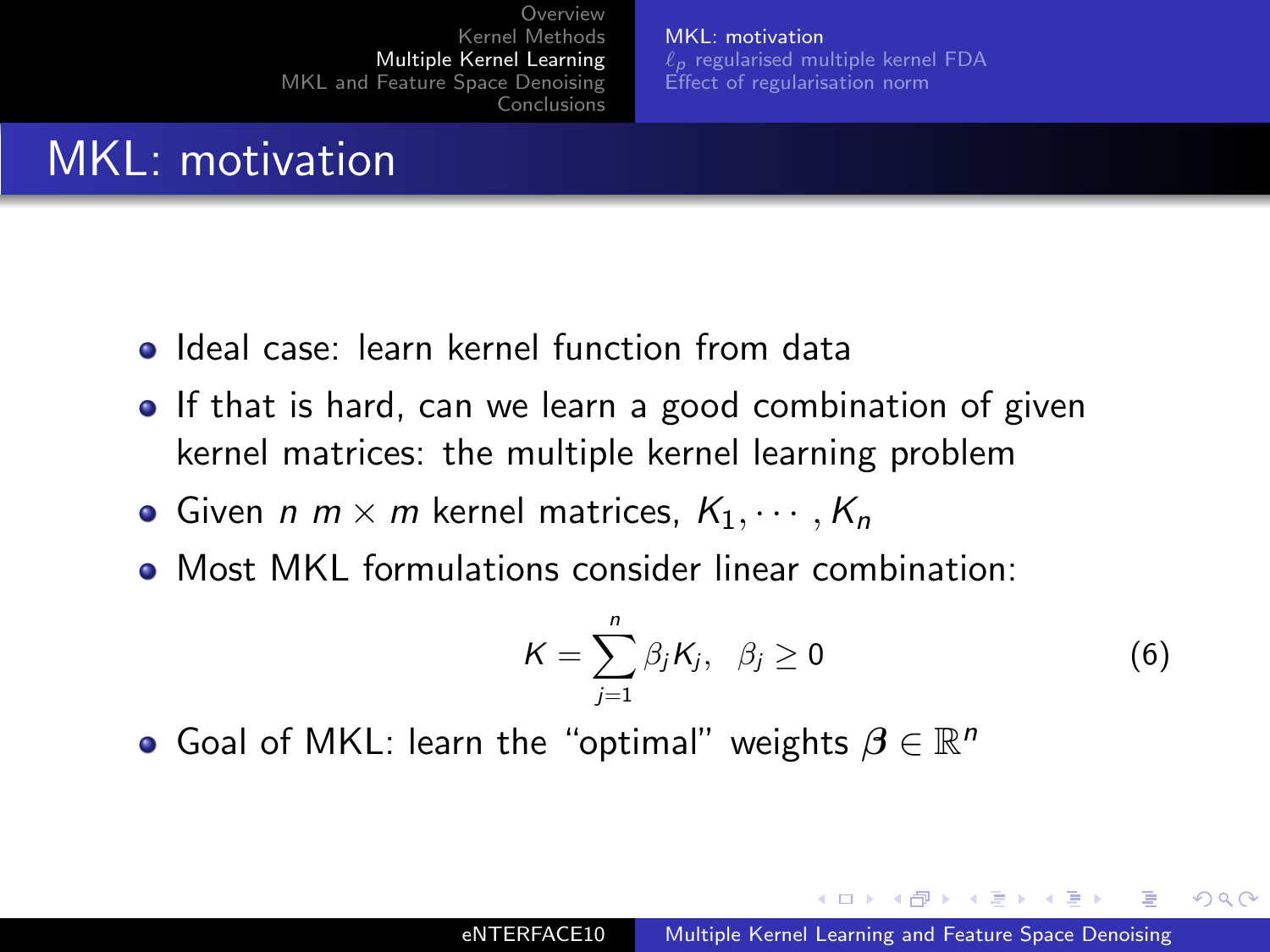[MKL: motivation](#page-13-0)  $\ell_p$  [regularised multiple kernel FDA](#page-17-0) [Effect of regularisation norm](#page-21-0)

# MKL: motivation

- Kernel matrix  $\mathcal{K}_{j}$ : pairwise dot products in feature space  $j$
- Geometrical interpretation of unweighted sum  $K = \sum_{j=1}^n K_j$ :
	- Cartesian product of the feature spaces
- Geometrical interpretation of weighted sum  $\mathcal{K} = \sum_{j=1}^n \beta_j K_j$ :
	- Scale feature spaces with  $\sqrt{\beta_j}$ , then take Cartesian product
- **•** Learning kernel weights: seeking the "optimal" scaling

∢ ロ ▶ ( 何 ) ( ミ ) ( ミ )

 $209$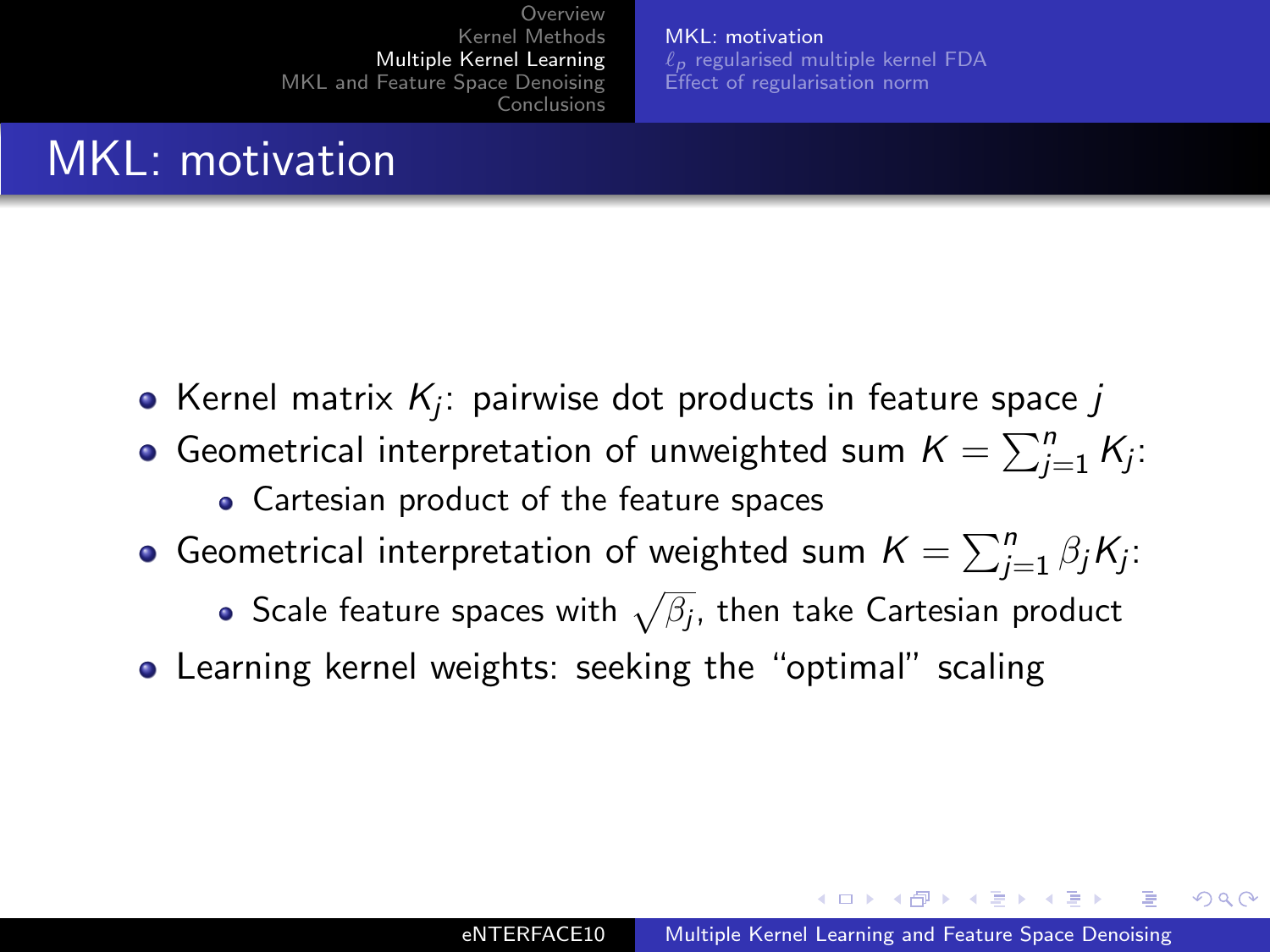[MKL: motivation](#page-13-0)  $\ell_p$  [regularised multiple kernel FDA](#page-17-0) [Effect of regularisation norm](#page-21-0)

## MKL: motivation

- Some example definitions of "optimality":
	- Soft margin  $\Rightarrow$  multiple kernel SVM
	- Fisher criterion ⇒ multiple kernel FDA
	- Other objectives: kernel alignment, KL divergence, etc.
- Next we propose an  $\ell_p$  regularised MK-FDA
	- Learn kernel weights  $\beta$  by maximising Fisher Criterion
	- $\bullet$  Regularise  $\beta$  with a general  $\ell_p$  norm for any  $p \geq 1$
	- Better performance than single kernel and fixed norm MK-FDA

イロト イタト イモト イモト

つへへ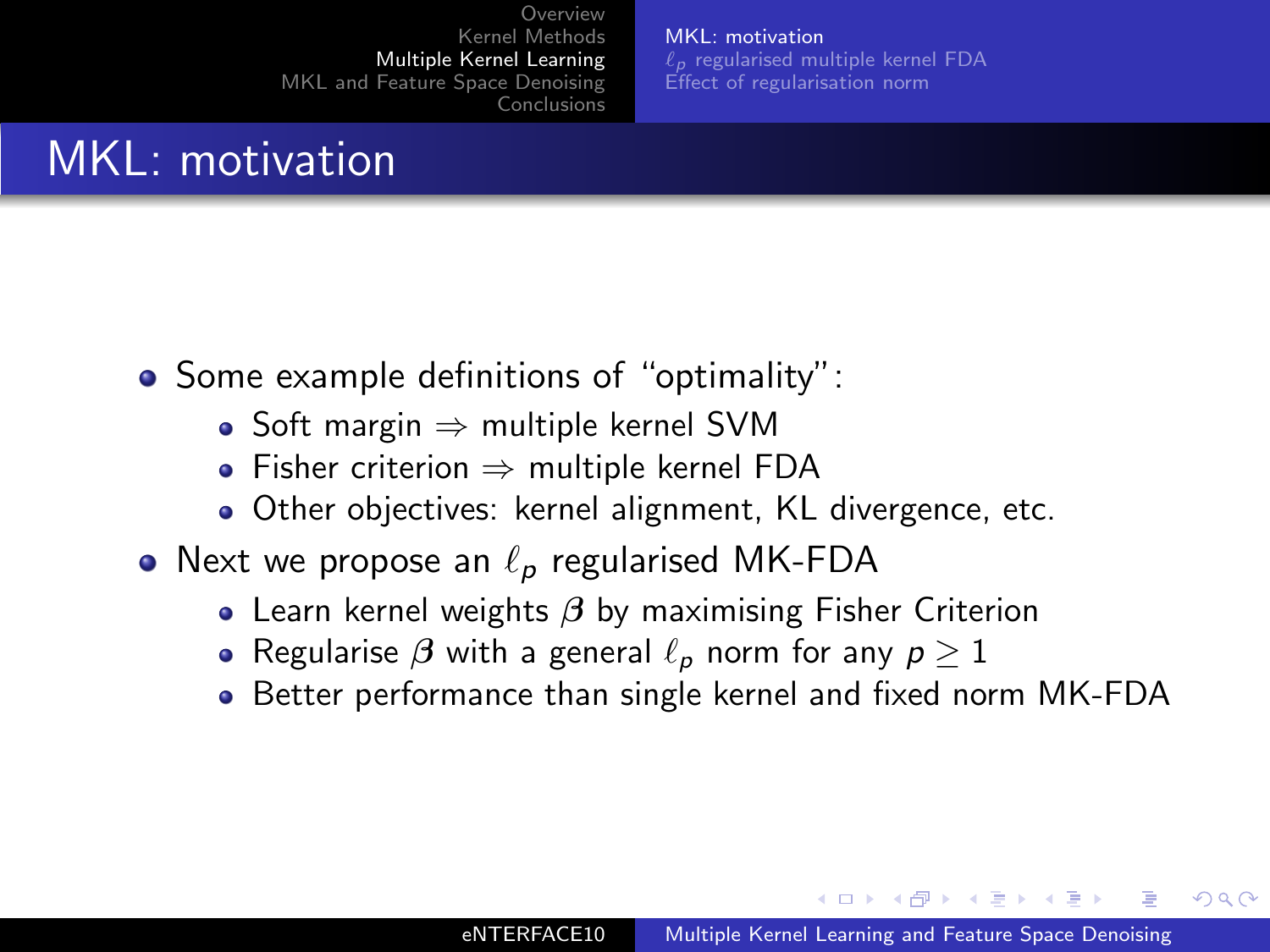[MKL: motivation](#page-13-0)  $\ell_p$  [regularised multiple kernel FDA](#page-17-0) [Effect of regularisation norm](#page-21-0)

#### $\ell_p$  MK-FDA: min-max formulation

• We rewrite the kernel FDA primal problem:

$$
\max_{\mathbf{w}} \frac{\mathbf{w}^T \frac{m}{m^+ m^-} S_B \mathbf{w}}{\mathbf{w}^T (S_T + \lambda I) \mathbf{w}}
$$
(7)

And its Lagrangian dual:

$$
\min_{\alpha} \frac{1}{4} \alpha^{T} (I + \frac{1}{\lambda} K) \alpha - \alpha^{T} \mathbf{a}
$$
 (8)

• For multikernel FDA, K can be chosen from a kernel set  $K$ :

<span id="page-17-1"></span>
$$
\max_{K \in \mathcal{K}} \min_{\alpha} \frac{1}{4} \alpha^T (I + \frac{1}{\lambda} K) \alpha - \alpha^T \mathbf{a}
$$
 (9)

<span id="page-17-0"></span>メロメ メ母メ メミメ メミメ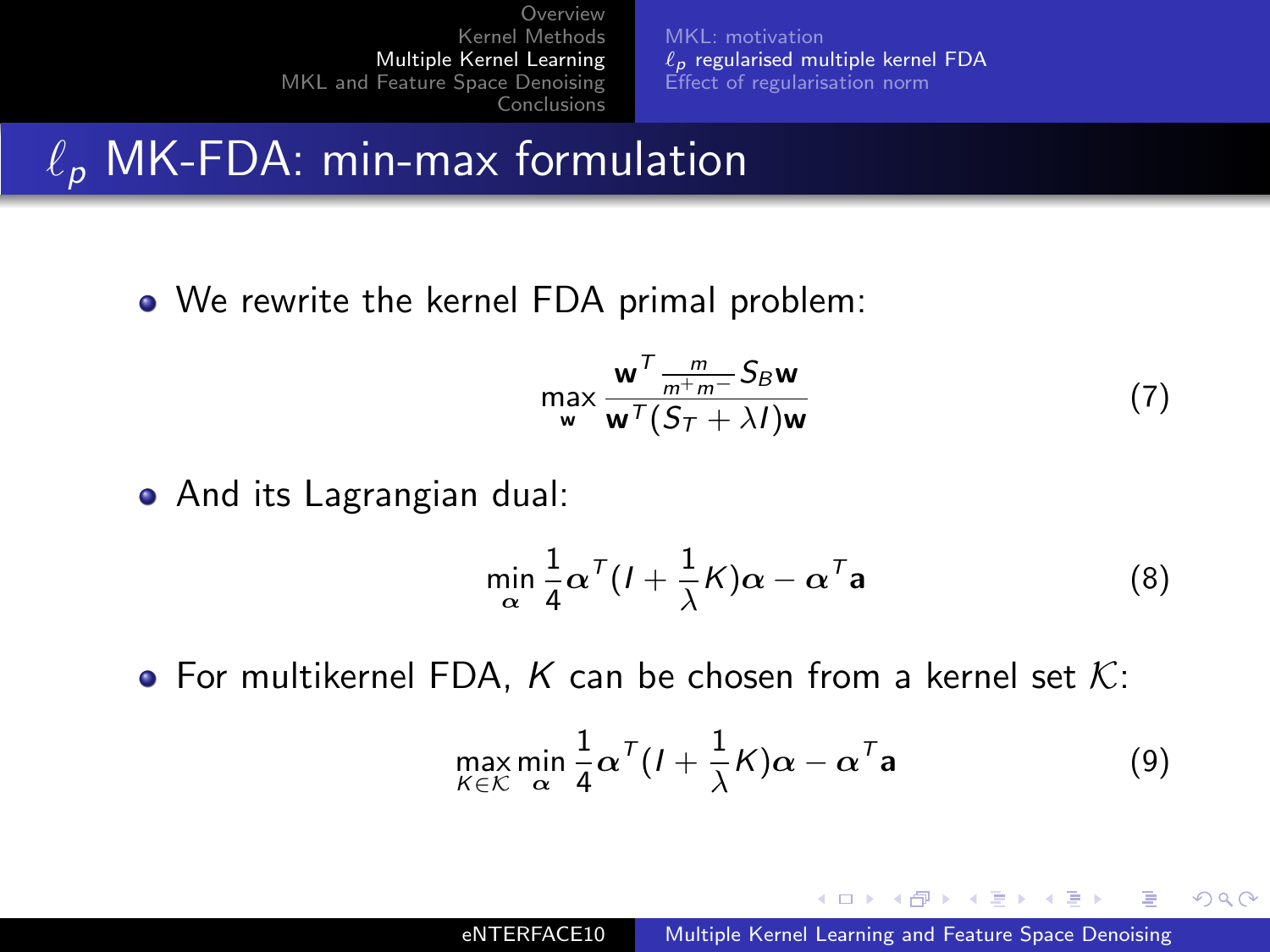$\ell_p$  [regularised multiple kernel FDA](#page-17-0) [Effect of regularisation norm](#page-21-0)

# $\ell_{p}$  MK-FDA: min-max formulation

- Consider linear combination:  $\mathcal{K} = \{K = \sum_{i=1}^{n} \beta_i K_i : \boldsymbol{\beta} \geq \mathbf{0}\}\$
- $\beta$  must be regularised in order for [\(9\)](#page-17-1) to be meaningful
- We propose a general  $\ell_p$  regularisation for any  $p \geq 1$ :  $\mathcal{K} = \{K = \sum_{i=1}^{n} \beta_i K_i : \boldsymbol{\beta} \geq \mathbf{0}, ||\boldsymbol{\beta}||_p \leq 1\}$
- Substituting into [\(9\)](#page-17-1), the  $\ell_p$  MK-FDA problem becomes:

<span id="page-18-0"></span>
$$
\max_{\beta} \min_{\alpha} \quad \frac{1}{4\lambda} \alpha^T \sum_{i=1}^n \beta_i K_i \alpha + \frac{1}{4} \alpha^T \alpha - \alpha^T \mathbf{a} \tag{10}
$$
  
s.t. 
$$
\beta \ge 0, \quad ||\beta||_p \le 1
$$

イロト イ母 トイヨ トイヨ トー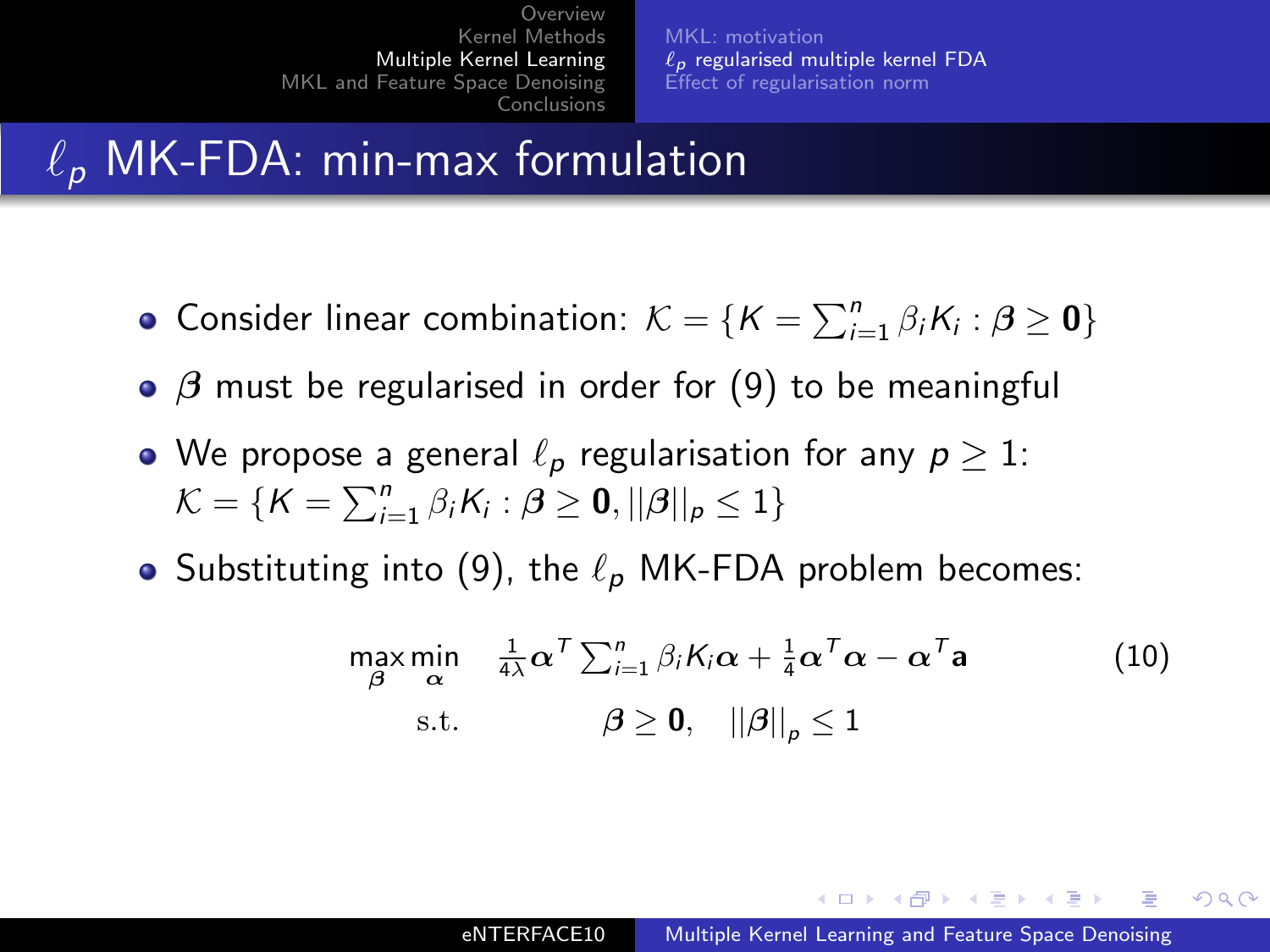$\ell_p$  [regularised multiple kernel FDA](#page-17-0) [Effect of regularisation norm](#page-21-0)

## $\ell_p$  MK-FDA: SIP formulation

- Semi-infinite program (SIP):
	- Finite number of variables, infinite many constraints
	- **•** Efficient algorithms exist for solving SIP
- Min-max formulation [\(10\)](#page-18-0) can be reformulated as a SIP:

$$
\max_{\theta,\beta} \theta \qquad (11)
$$
  
s.t.  $\beta \ge 0$ ,  $||\beta||_{\rho} \le 1$ ,  $S(\alpha,\beta) \ge \theta \quad \forall \alpha \in \mathbb{R}^m$ 

where

$$
S(\alpha, \beta) = \frac{1}{4\lambda} \alpha^{\mathsf{T}} \sum_{i=1}^{n} \beta_i K_i \alpha + \frac{1}{4} \alpha^{\mathsf{T}} \alpha - \alpha^{\mathsf{T}} \mathbf{a}
$$
 (12)

メロメ メ母メ メミメ メミメ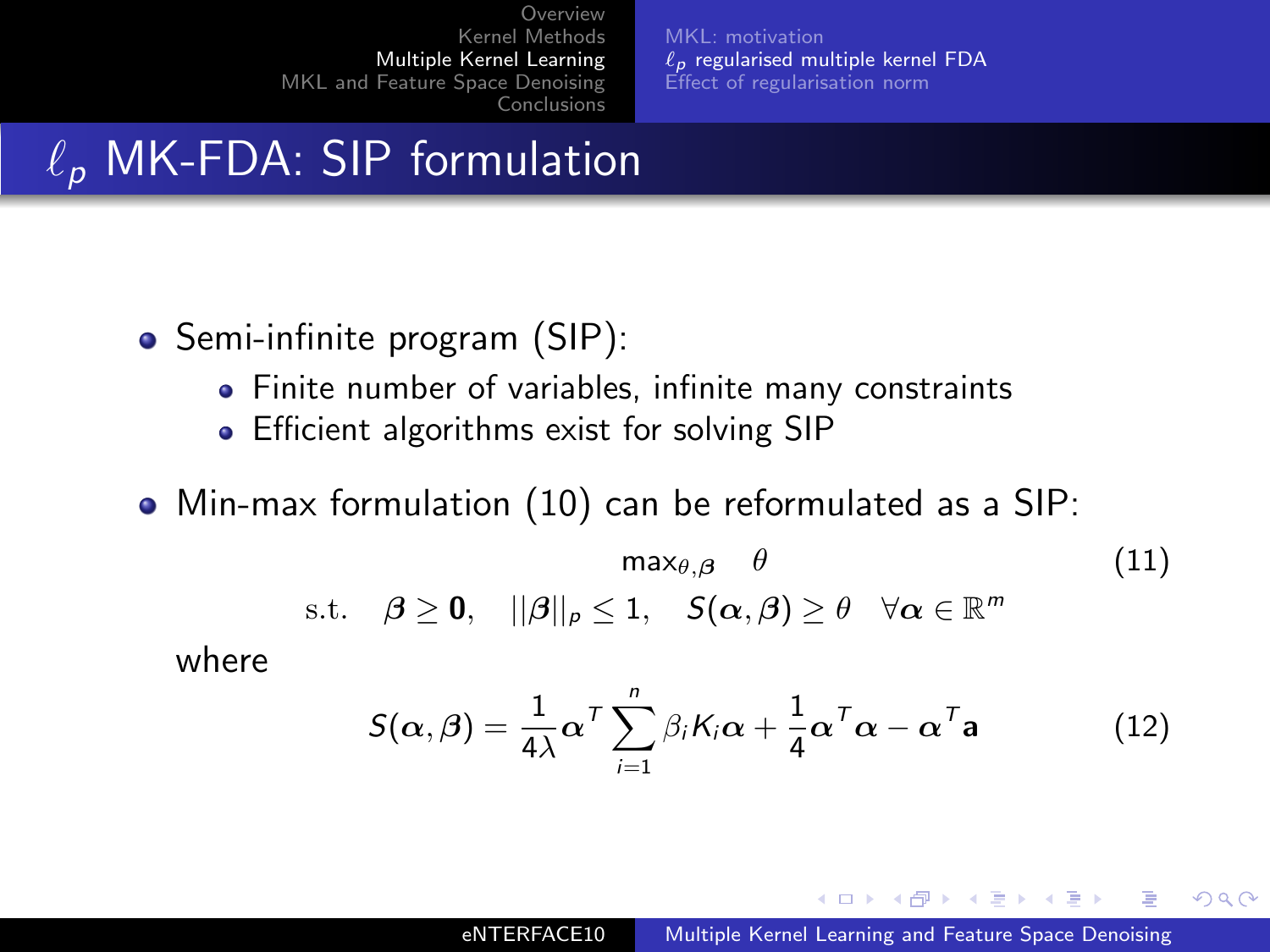$\ell_p$  [regularised multiple kernel FDA](#page-17-0) [Effect of regularisation norm](#page-21-0)

 $\ell_{p}$  MK-FDA: solving the SIP with column generation

- Column generation:
	- Divide SIP into inner and outer subproblems
	- Alternate between the two subproblems till convergence
- Inner subproblem:
	- unconstrained quadratic program
- Outer subproblem:
	- quadratically constrained linear program
- Very efficient, and convergence is guaranteed

- ④ 伊 ≯ ④ 重 ≯ ④ 重

つくへ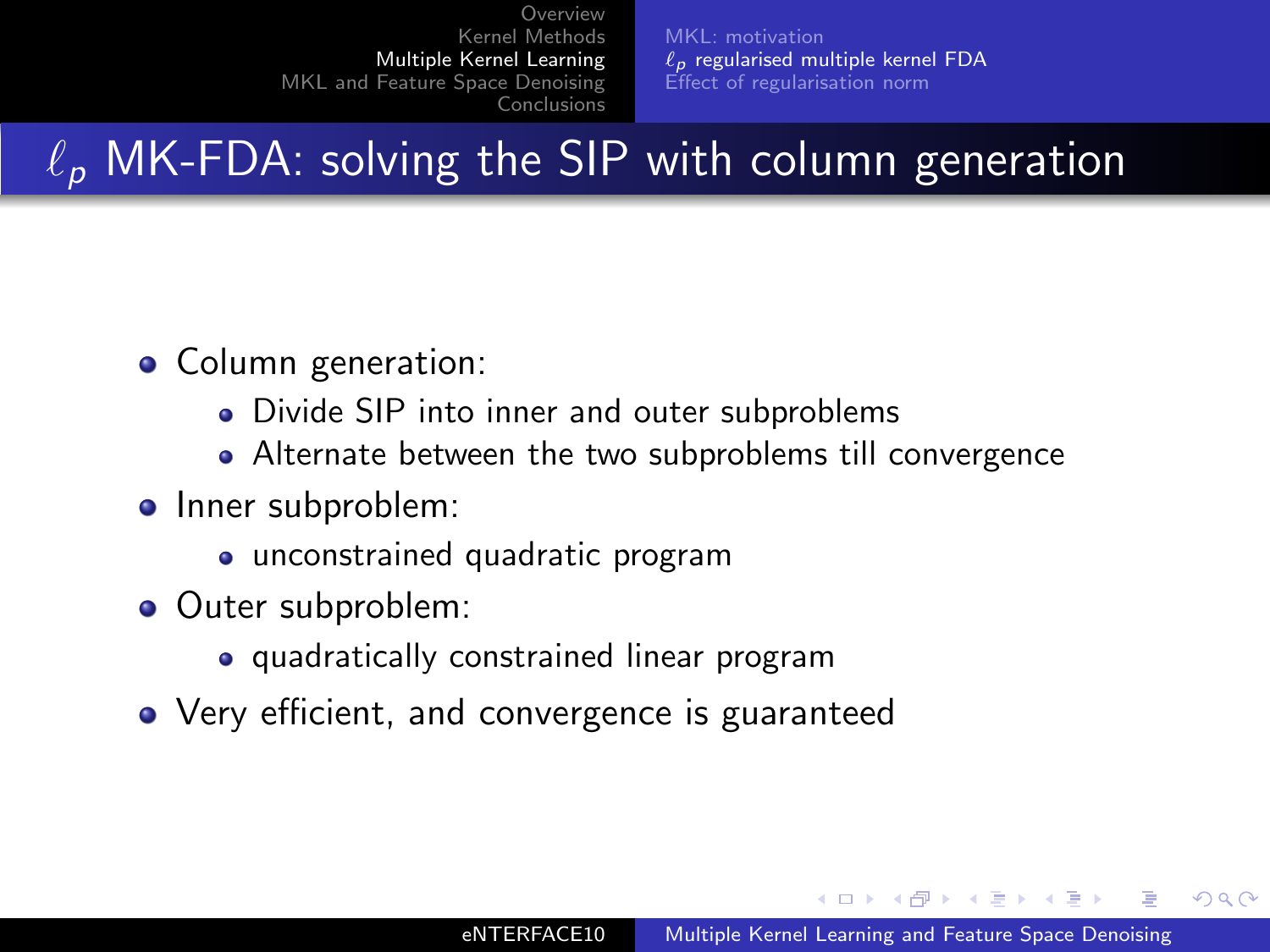$\ell_p$  [regularised multiple kernel FDA](#page-17-0) [Effect of regularisation norm](#page-21-0)

#### Effect of regularisation norm: simulation



Figure: Distributions of two classes: 3 examples.

- **•** Sample from two heavily overlapping Gaussian distributions
- Error rate of single kernel FDA with RBF kernel: ∼0.43
- Generate *n* kernels, apply  $\ell_1$  and  $\ell_2$  MK-FDAs, i.e. set  $p = 1$ and  $p = 2$  in  $\ell_p$  MK-FDA

4 17 18

 $\overline{AB}$ 

**ALCOHOL:** 

<span id="page-21-0"></span>つへへ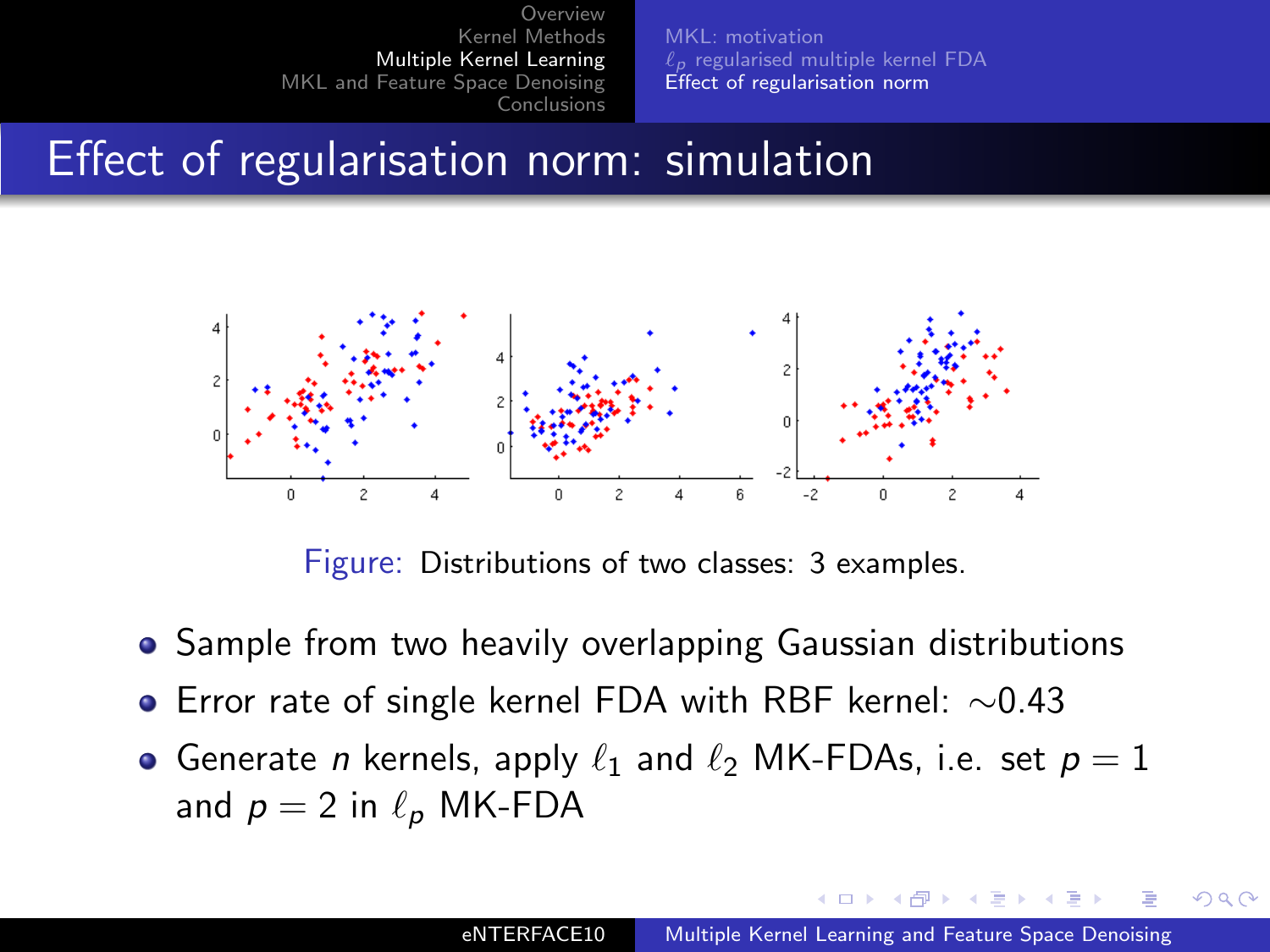$\ell_p$  [regularised multiple kernel FDA](#page-17-0) [Effect of regularisation norm](#page-21-0)

#### Effect of regularisation norm: simulation



Figure: Error rate of  $\ell_1$  MK-FDA and  $\ell_2$  MK-FDA

- $\bullet$  Both outperform single kernel, more kernels  $\Rightarrow$  lower error:
	- More kernels means more dimensions, better separability
- More kernels  $\Rightarrow$  more advantageous  $\ell_2$  is over  $\ell_1$ . Why?

4 17 18

任

 $QQ$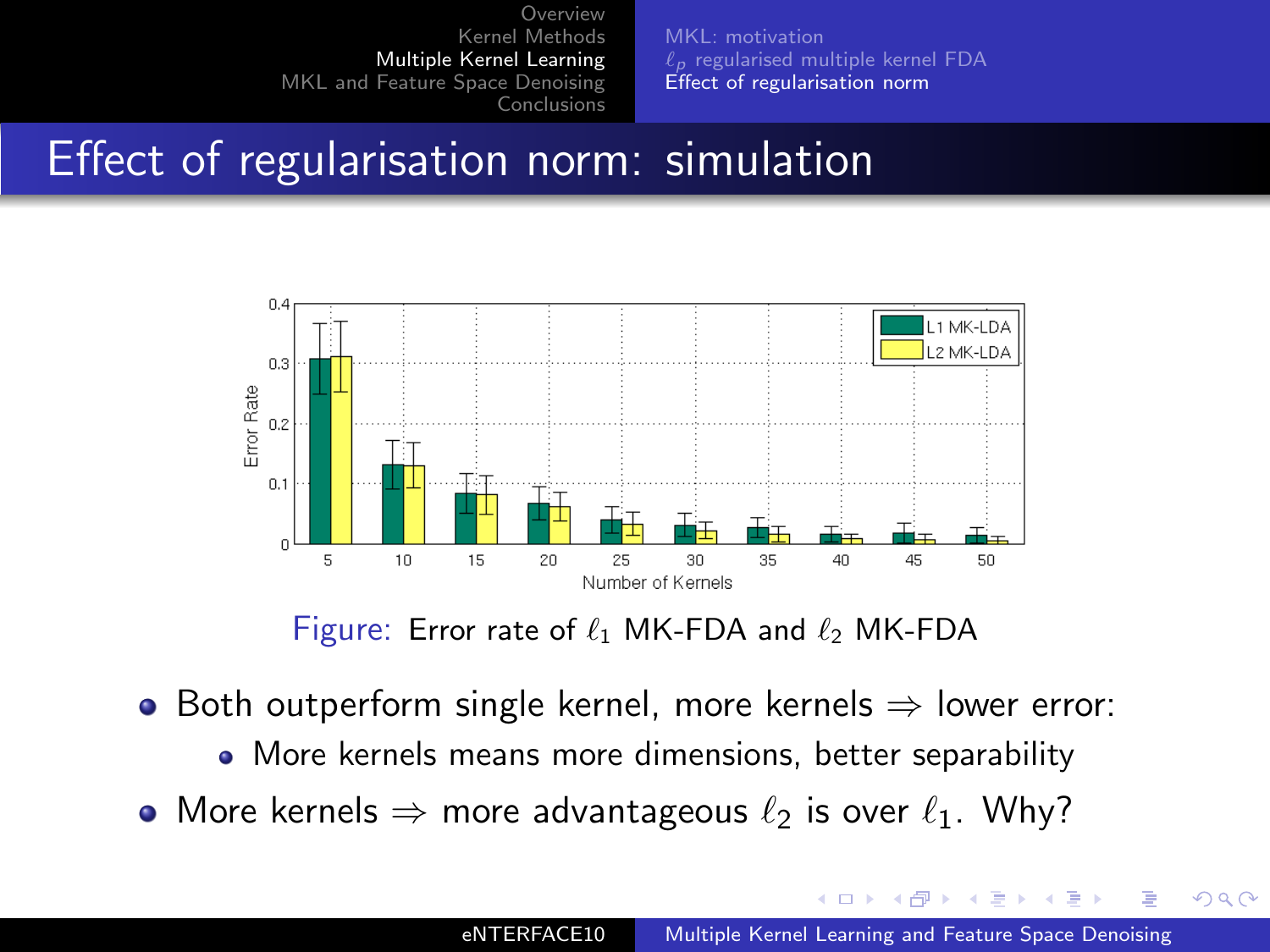[MKL: motivation](#page-13-0)  $\ell_p$  [regularised multiple kernel FDA](#page-17-0) [Effect of regularisation norm](#page-21-0)

#### Effect of regularisation norm: simulation



Figure: Leant kernel weights. Left:  $n = 5$ . Right:  $n = 30$ .

• Reason: when *n* is large,  $\ell_1$  regularisation gives sparse solution, resulting in loss of information

 $QQ$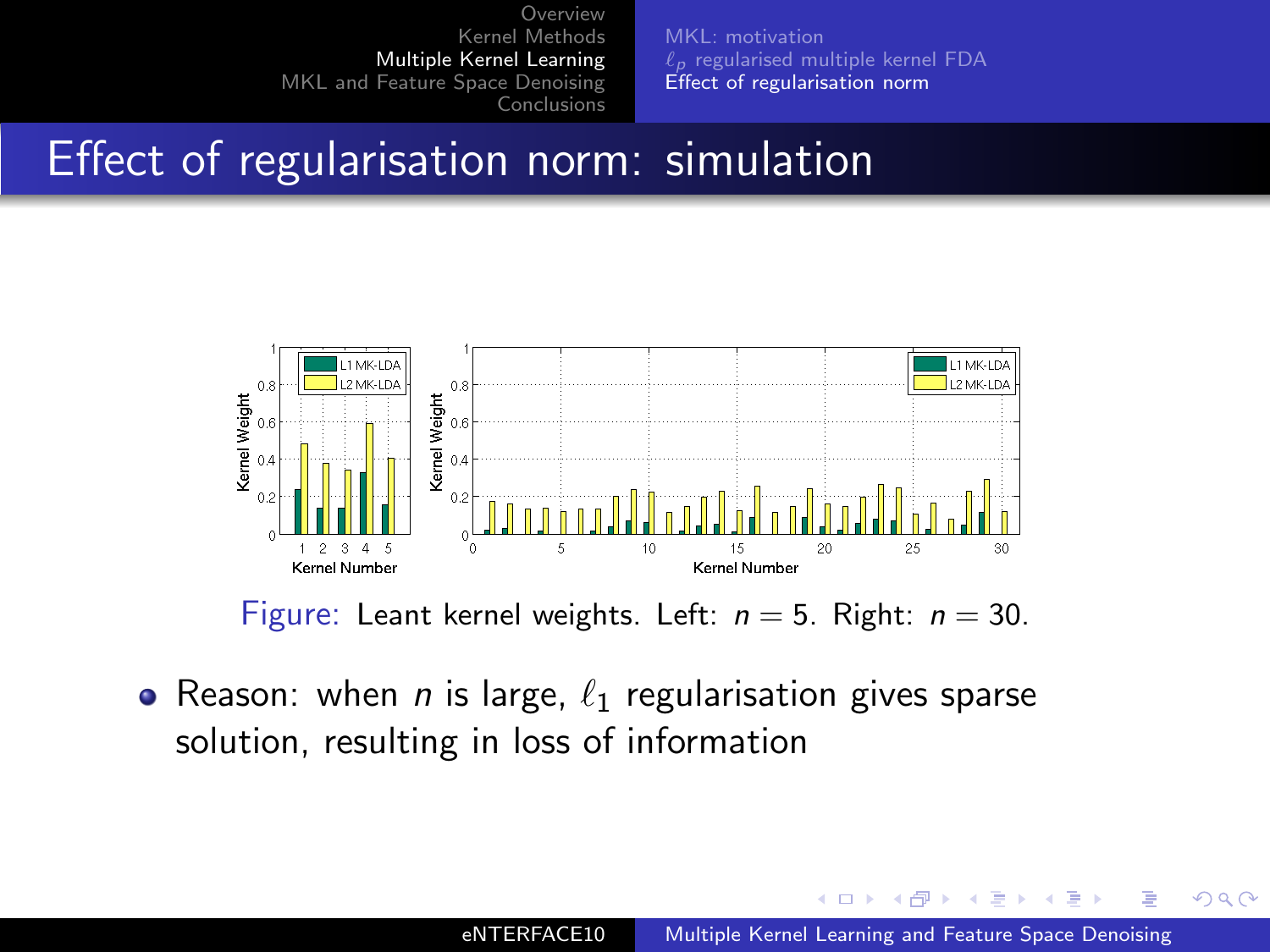$\ell_p$  [regularised multiple kernel FDA](#page-17-0) [Effect of regularisation norm](#page-21-0)

# Effect of regularisation norm: Pascal VOC 2008

- Pascal VOC 2008 development set:
	- 20 object classes  $\Rightarrow$  20 binary problems
	- Mean average precision (MAP) as performance metric
- 30 "informative" kernels:
	- Colour SIFTs as local descriptors
	- Bag-of-words model for kernel construction
- Mix informative kernels with 30 random kernels
	- 31 runs in total
	- 1st run: 0 informative  $+$  30 random
	- 31st run: 30 informative  $+$  0 random

**Adams Adams Adams** 

つくへ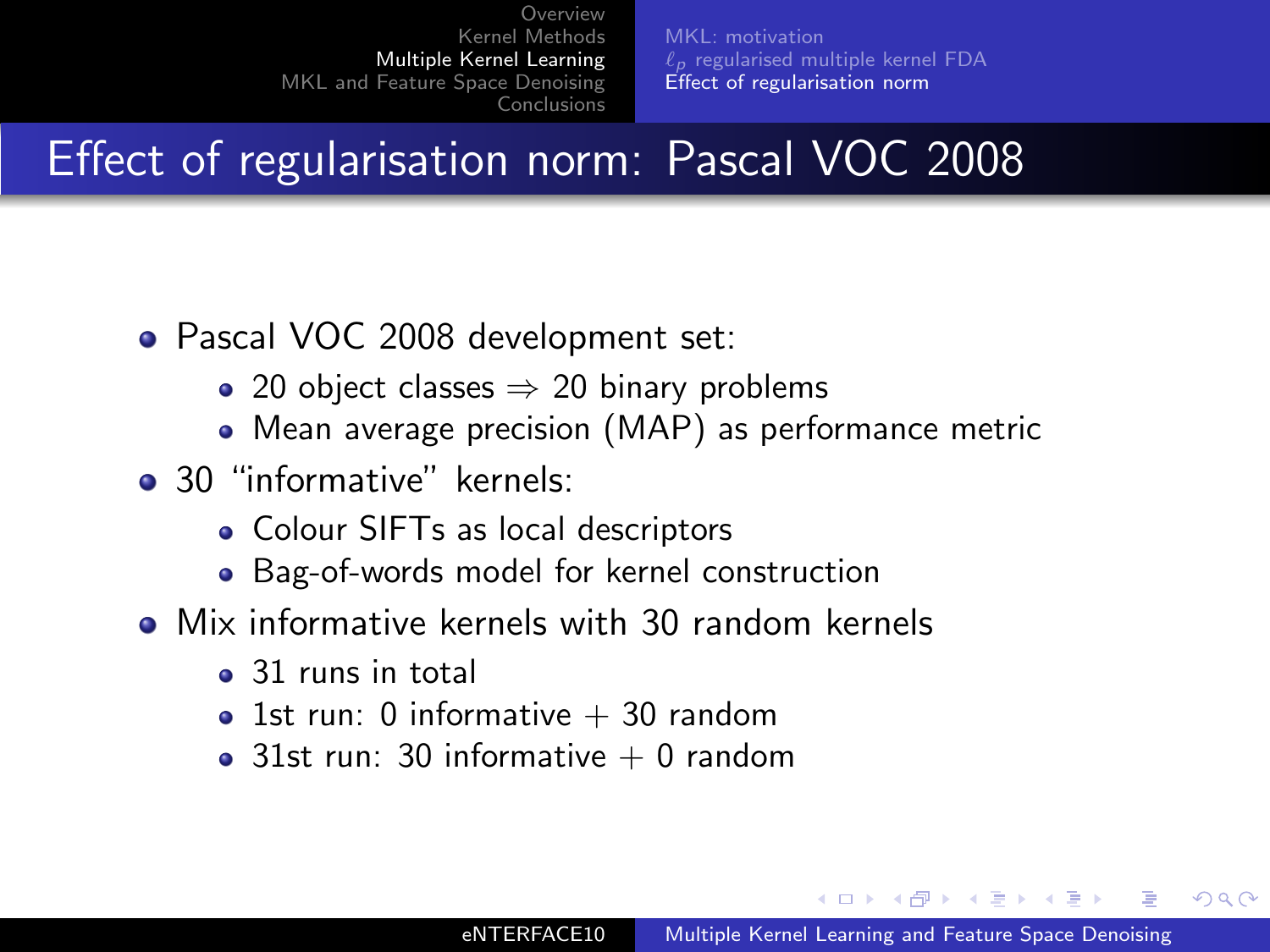$\ell_p$  [regularised multiple kernel FDA](#page-17-0) [Effect of regularisation norm](#page-21-0)

# Effect of regularisation norm: Pascal VOC 2008



Figure: Learnt kernel weights with various kernel mixture.

- Again,  $\ell_1$  gives sparse solution and  $\ell_2$  non-sparse
- A hypothesis: when most kernels are informative sparsity is a bad thing and vice versa

4 17 18  $\overline{A}$  $\sim$  $\leftarrow$   $\equiv$  $\sim$   $QQ$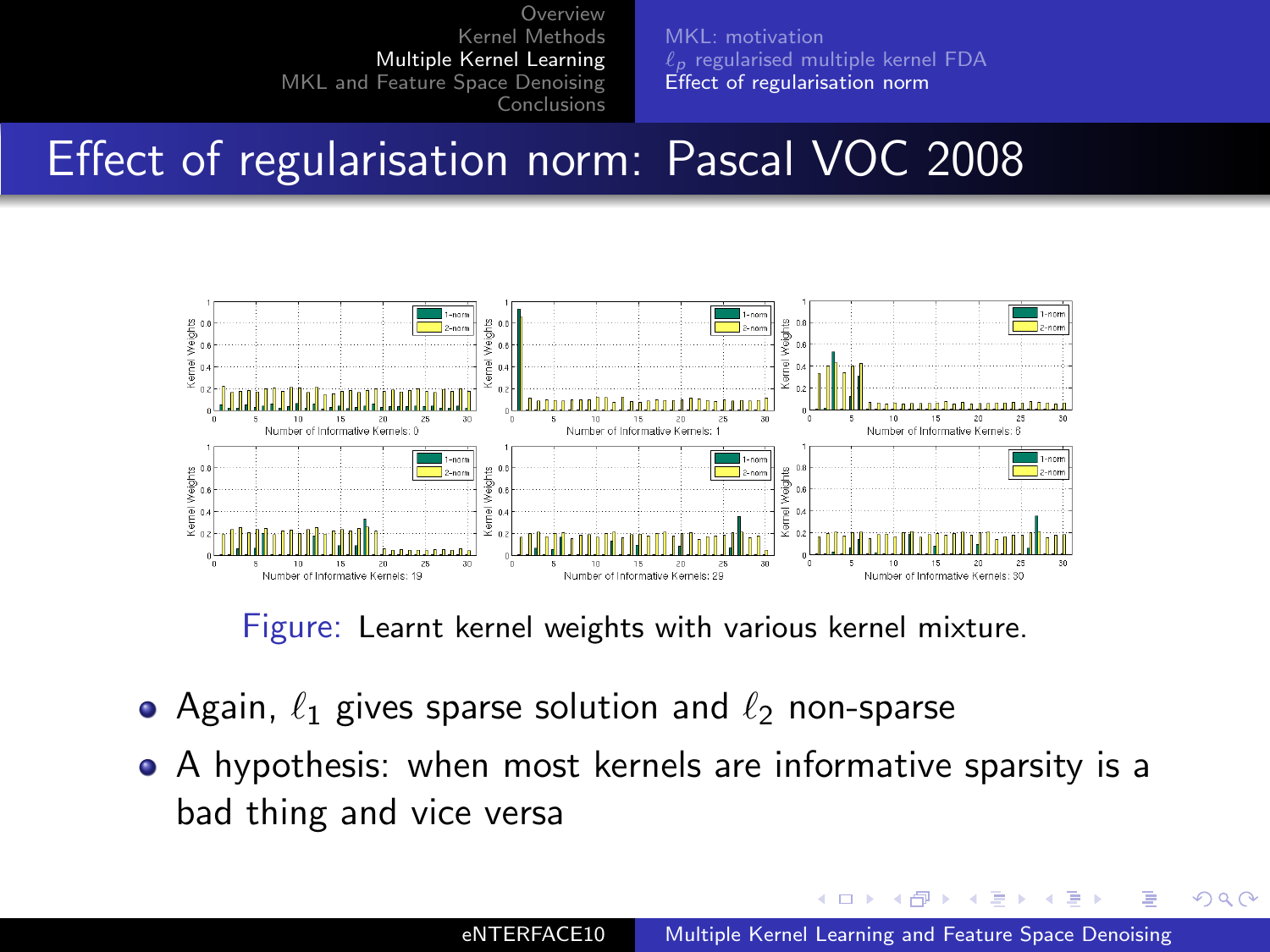[MKL: motivation](#page-13-0)  $\ell_p$  [regularised multiple kernel FDA](#page-17-0) [Effect of regularisation norm](#page-21-0)

#### Effect of regularisation norm: Pascal VOC 2008



Figure: MAP vs. number of informative kernels

eNTERFACE10 [Multiple Kernel Learning and Feature Space Denoising](#page-0-0)

4 0 8

4母 ト 4回 ト

一 一 三 **In** э  $2990$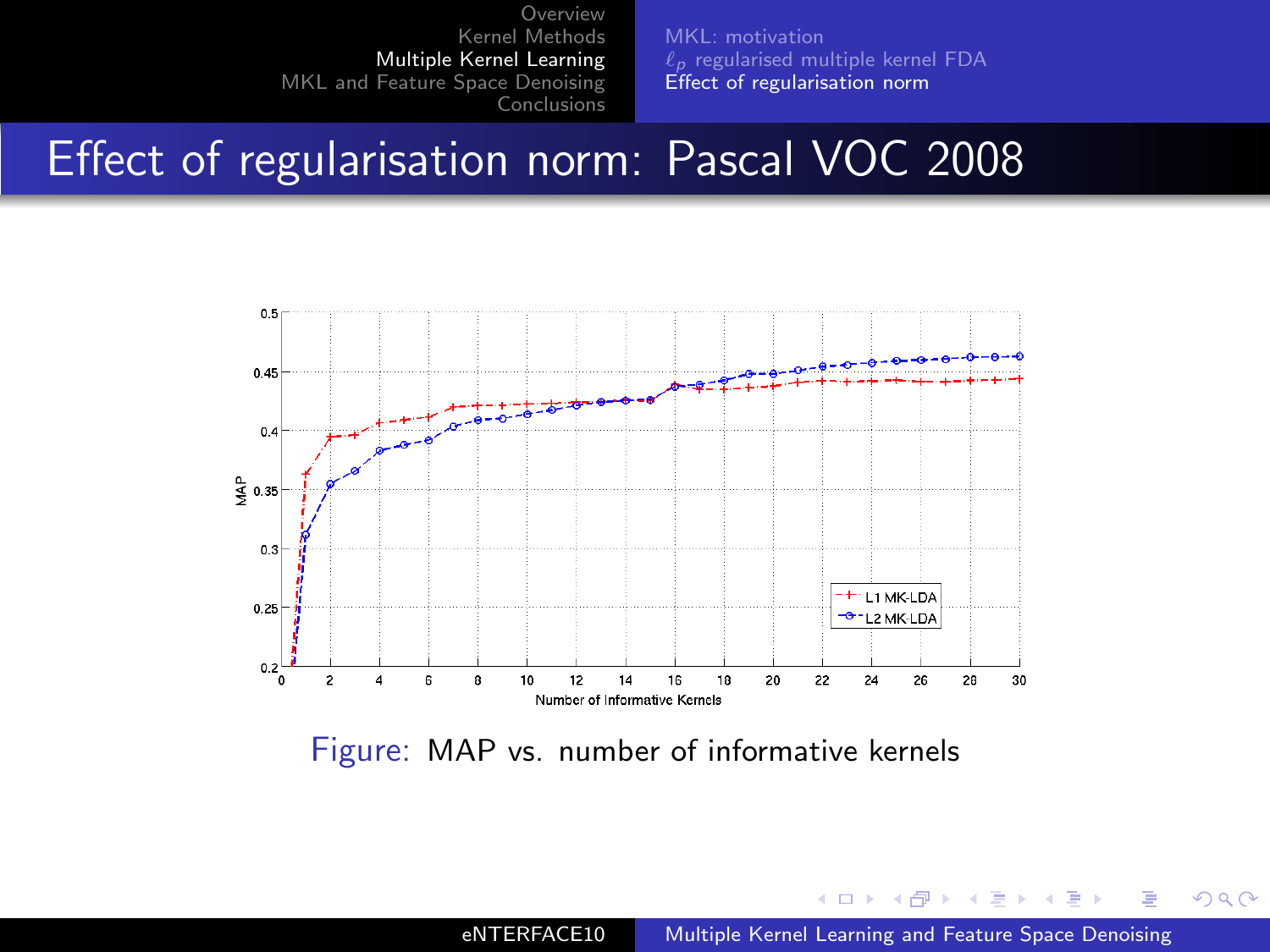$\ell_p$  [regularised multiple kernel FDA](#page-17-0) [Effect of regularisation norm](#page-21-0)

Effect of regularisation norm: Pascal VOC 2007

- We have seen the behaviour of  $\ell_1$  and  $\ell_2$  MK-FDAs
- A principle for selecting regularisation norm:
	- High intrinsic sparsity in base kernels: use small norm
	- Low intrinsic sparsity: use large norm
- But how do we know the intrinsic sparsity?
- Simple idea: try various norms, choose the best on validation
- $\bullet$   $\ell_p$  MK-FDA allows us to do this

イロト イタト イモト イモト

つへへ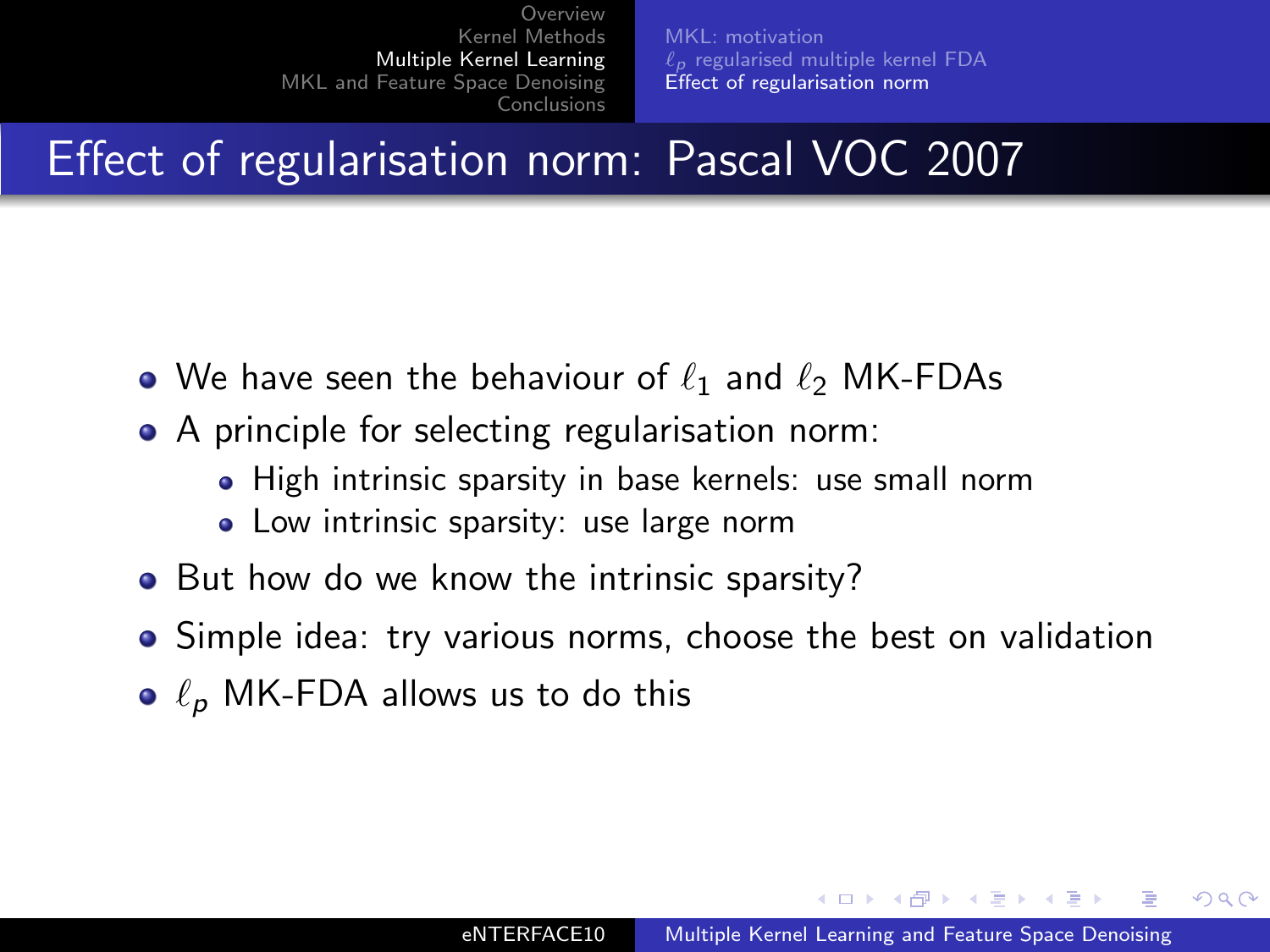[MKL: motivation](#page-13-0)  $\ell_p$  [regularised multiple kernel FDA](#page-17-0) [Effect of regularisation norm](#page-21-0)

## Effect of regularisation norm: Pascal VOC 2007



Figure: Learnt kernel weights on validation set with various  $p$  value.  $p=\{1, 1+2^{-6}, 1+2^{-5}, 1+2^{-4}, 1+2^{-3}, 1+2^{-2}, 1+2^{-1}, 2, 3, 4, 8, 10^6\},$  and increases from left to right, top to bottom.

a miller **A 60 K**  **ALCOHOL:** 

 $QQ$ 

后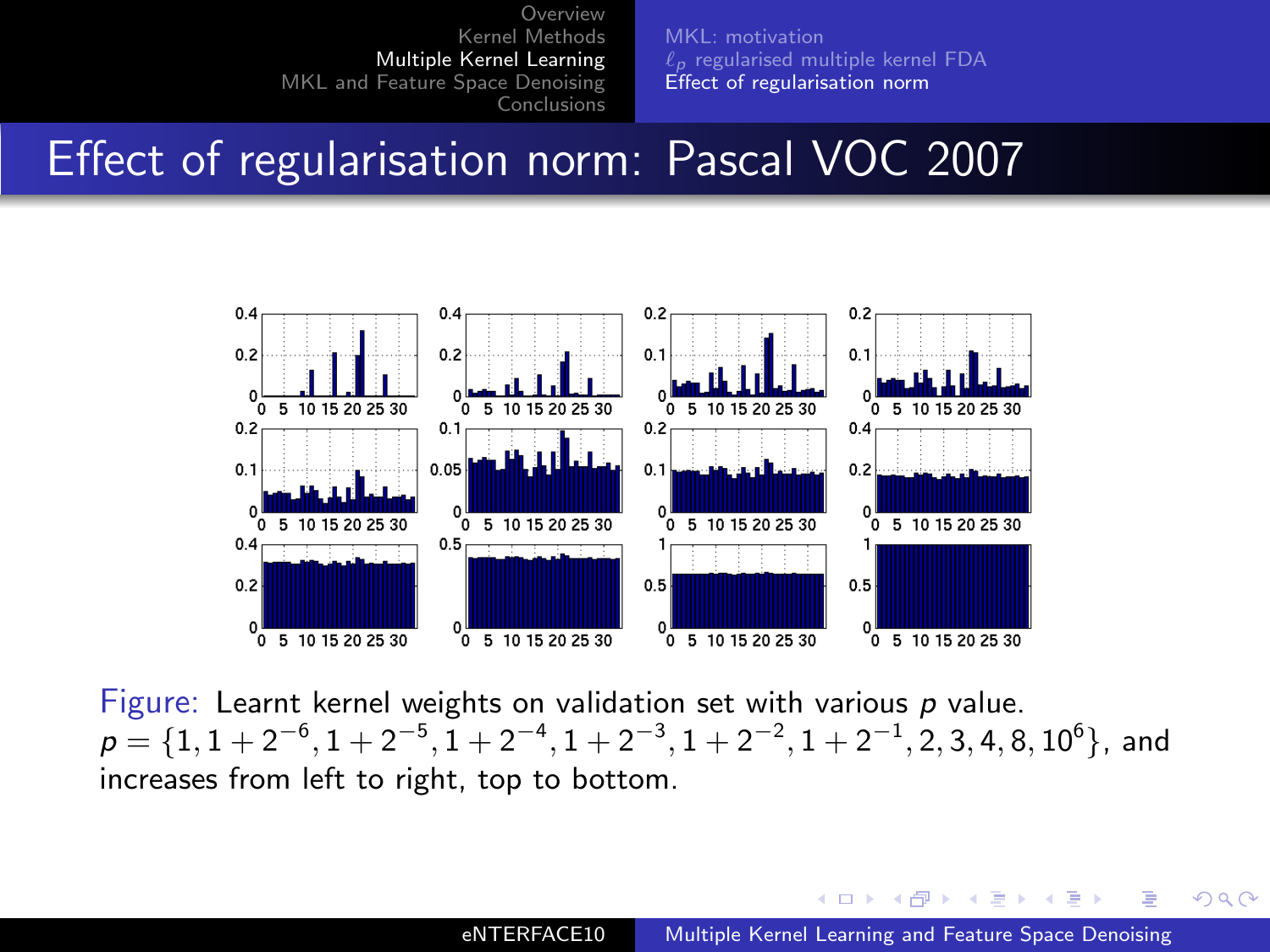$\ell_p$  [regularised multiple kernel FDA](#page-17-0) [Effect of regularisation norm](#page-21-0)

#### Effect of regularisation norm: Pascal VOC 2007



Figure: APs on validation set and test set with various  $p$  value. Left column: "dinningtable" class. Right column: "cat" class.

4 17 18  $\overline{A}$  $\sim$ 4. 重  $\mathbf{h}$   $QQ$ 

Ξ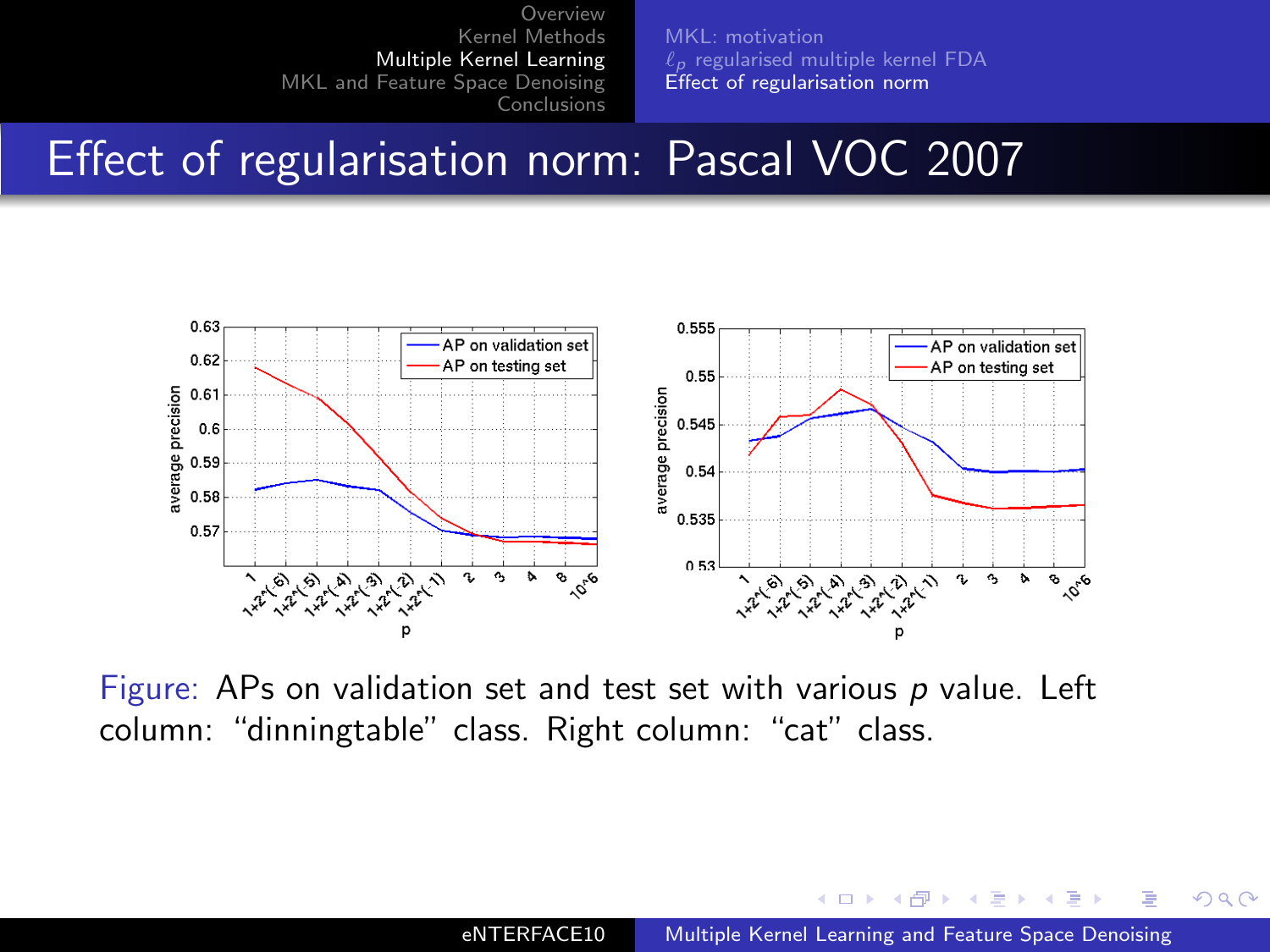$\ell_p$  [regularised multiple kernel FDA](#page-17-0) [Effect of regularisation norm](#page-21-0)

Effect of regularisation norm: Pascal VOC 2007

- $\bullet$  As expected, the smaller the p, the more sparse the learnt weights
- $\rho = 10^6$  is practically  $\ell_{\infty}$ , i.e. uniform weighting
- **•** Performance on validation and test sets matches well
	- $\bullet$  A good p value on validation set is also good on test set
	- $\bullet$  This means the optimal p, or the intrinsic sparsity, can be learnt

∢ロト ∢母ト ∢ヨト ∢ヨト

つへへ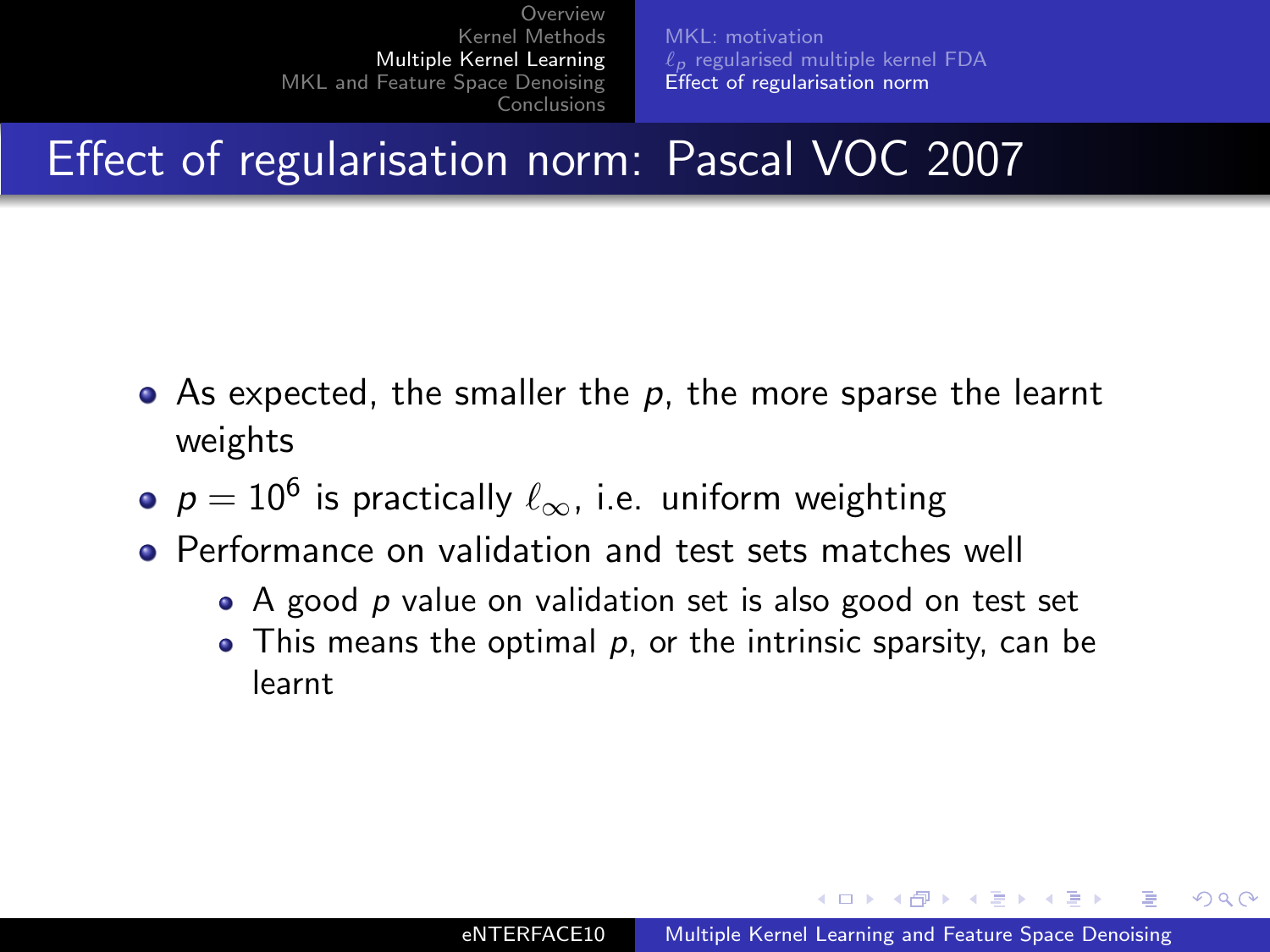$\ell_p$  [regularised multiple kernel FDA](#page-17-0) [Effect of regularisation norm](#page-21-0)

Effect of regularisation norm: Pascal VOC 2007

Table: Comparing  $\ell_p$  MK-FDA and fixed norm MK-FDAs

|     |       |       | $\parallel \ell_1$ MK-FDA $\parallel \ell_2$ MK-FDA $\parallel \ell_{\infty}$ MK-FDA $\parallel \ell_p$ MK-FDA |       |
|-----|-------|-------|----------------------------------------------------------------------------------------------------------------|-------|
| MAP | 54.85 | 54.79 | 54.64                                                                                                          | 55.61 |

- By learning optimal p (intrinsic sparsity) for each class,  $\ell_p$ MK-FDA outperforms fixed norm MK-FDA
- $\bullet \sim 1\%$  improvement is significant: leading methods in VOC challenges differ only by a few tenths of a percent

イロト イタト イモト イモト

つくへ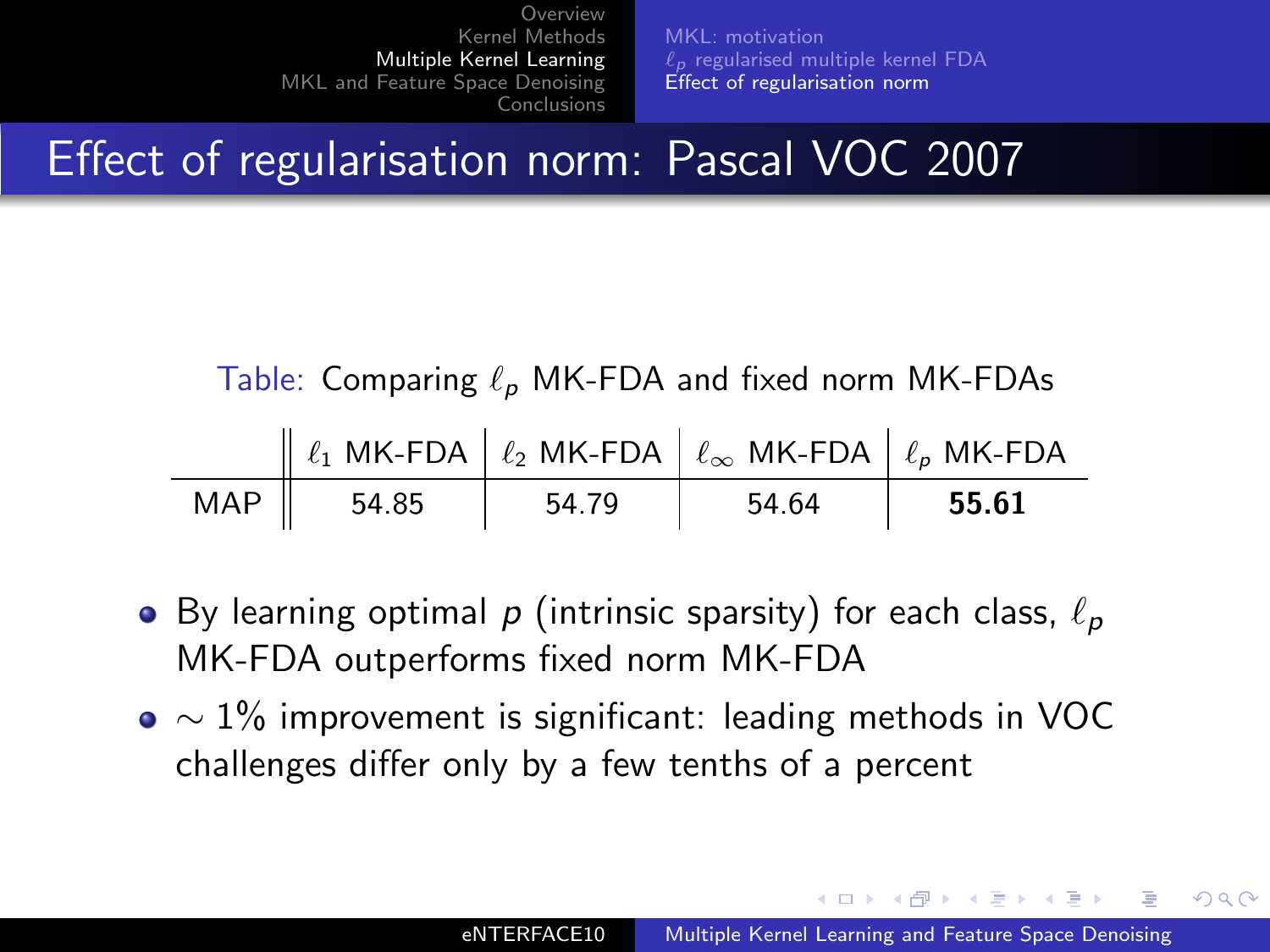[MKL and feature space denoising](#page-32-0)

# MKL and Denoising: Experimental setup

- PASCAL VOC07 dataset, same 33 kernels as before
- Use kernel PCA for dimensionality reduction (denoising) in feature space
- Questions to be answered:
	- Can denoising improve single kernel performance?
	- Can denoising improve MKL performance?
	- How MKL behaviour differs on original kernels and denoised kernels?

 $\mathcal{A}$  and  $\mathcal{A}$  in the set of  $\mathbb{R}^n$  is a set of  $\mathbb{R}^n$  is

<span id="page-32-0"></span>つへへ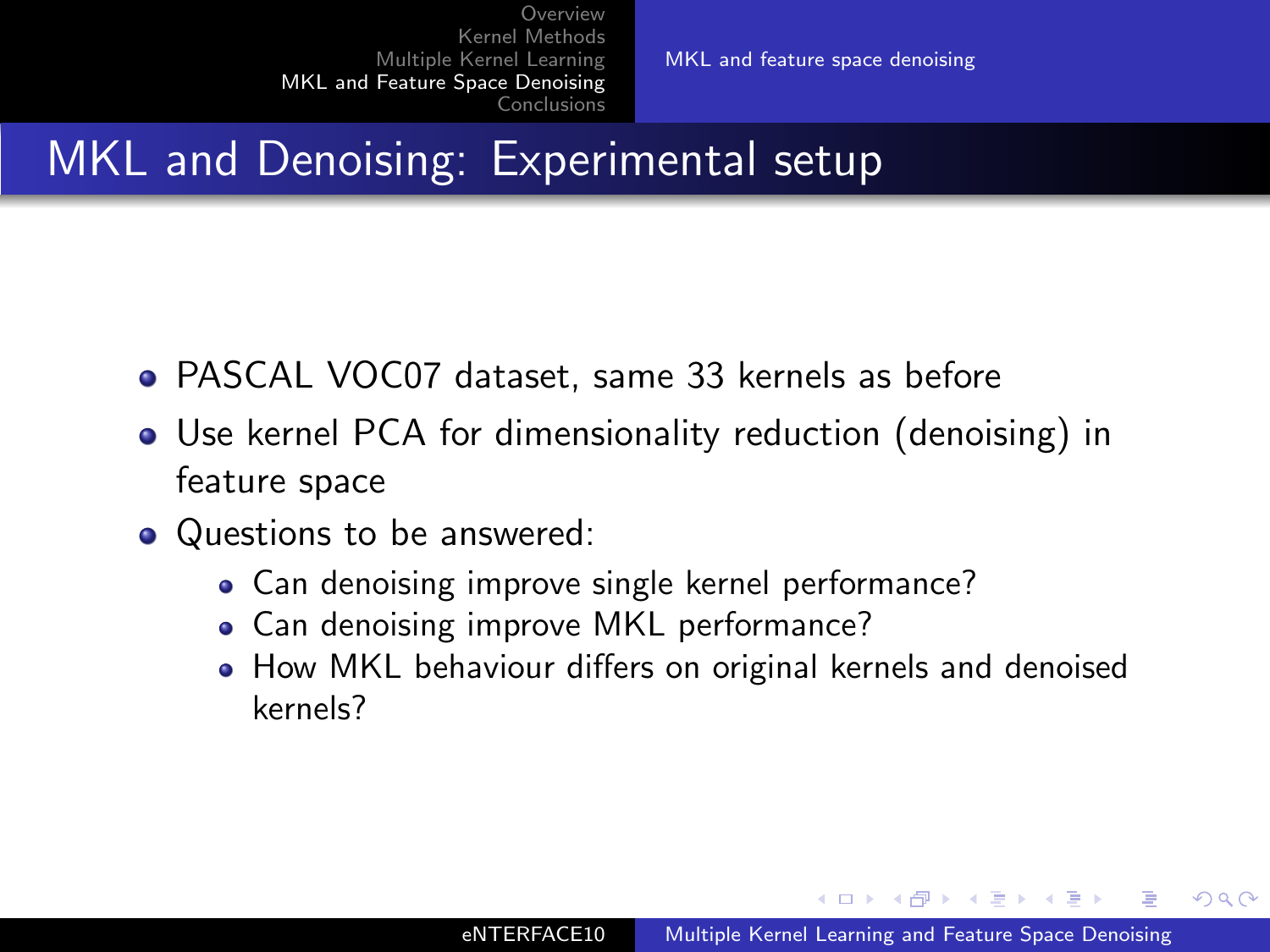[MKL and feature space denoising](#page-32-0)

# MKL and Denoising: Single kernel performance



Figure: AP vs. variance kept in kernel PCA. Two kernels as examples.

• Choosing denoising level using a validation set  $\Rightarrow$  better single kernel performance (compared to original kernel)

 $QQ$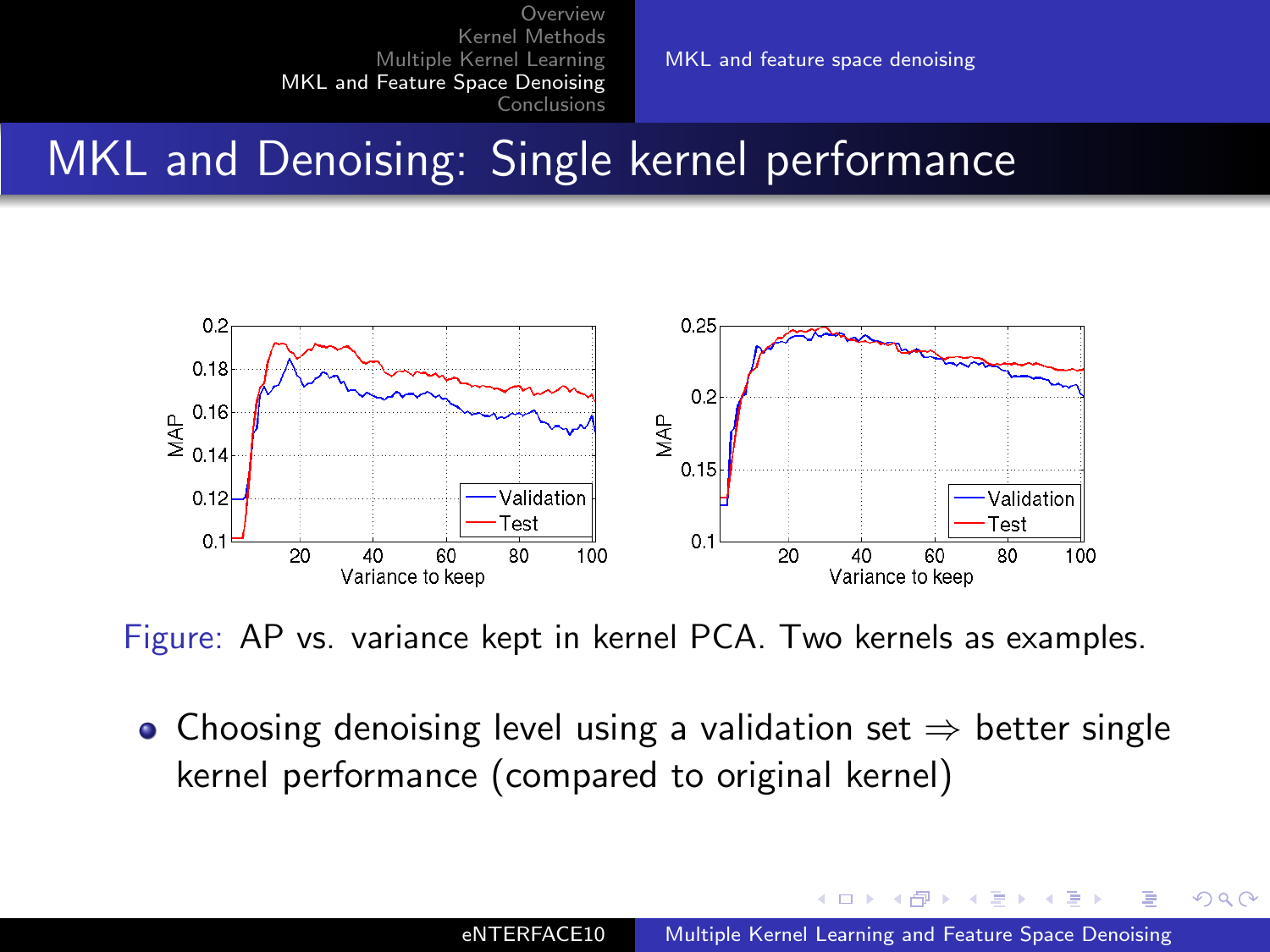[MKL and feature space denoising](#page-32-0)

# MKL and Denoising: MKL performance

Table: Comparing  $\ell_p$  MK-FDA and fixed norm MK-FDAs

|                  |       |       | $\parallel$ $\ell_1$ MK-FDA $\parallel$ $\ell_2$ MK-FDA $\parallel$ $\ell_{\infty}$ MK-FDA $\parallel$ $\ell_{p}$ MK-FDA |       |
|------------------|-------|-------|--------------------------------------------------------------------------------------------------------------------------|-------|
| original kernels | 54.85 | 54.79 | 54.64                                                                                                                    | 55.61 |
| denoised kernels | 54.26 | 56.06 | 55.82                                                                                                                    | 56.17 |

- In general, denoised kernels are better than original ones
- $\bullet$   $\ell_p$  is better than fixed norm, on both original and denoised
- Advantage of  $\ell_p$  is much smaller with denoised kernels. Why?

- スート スート スート

 $209$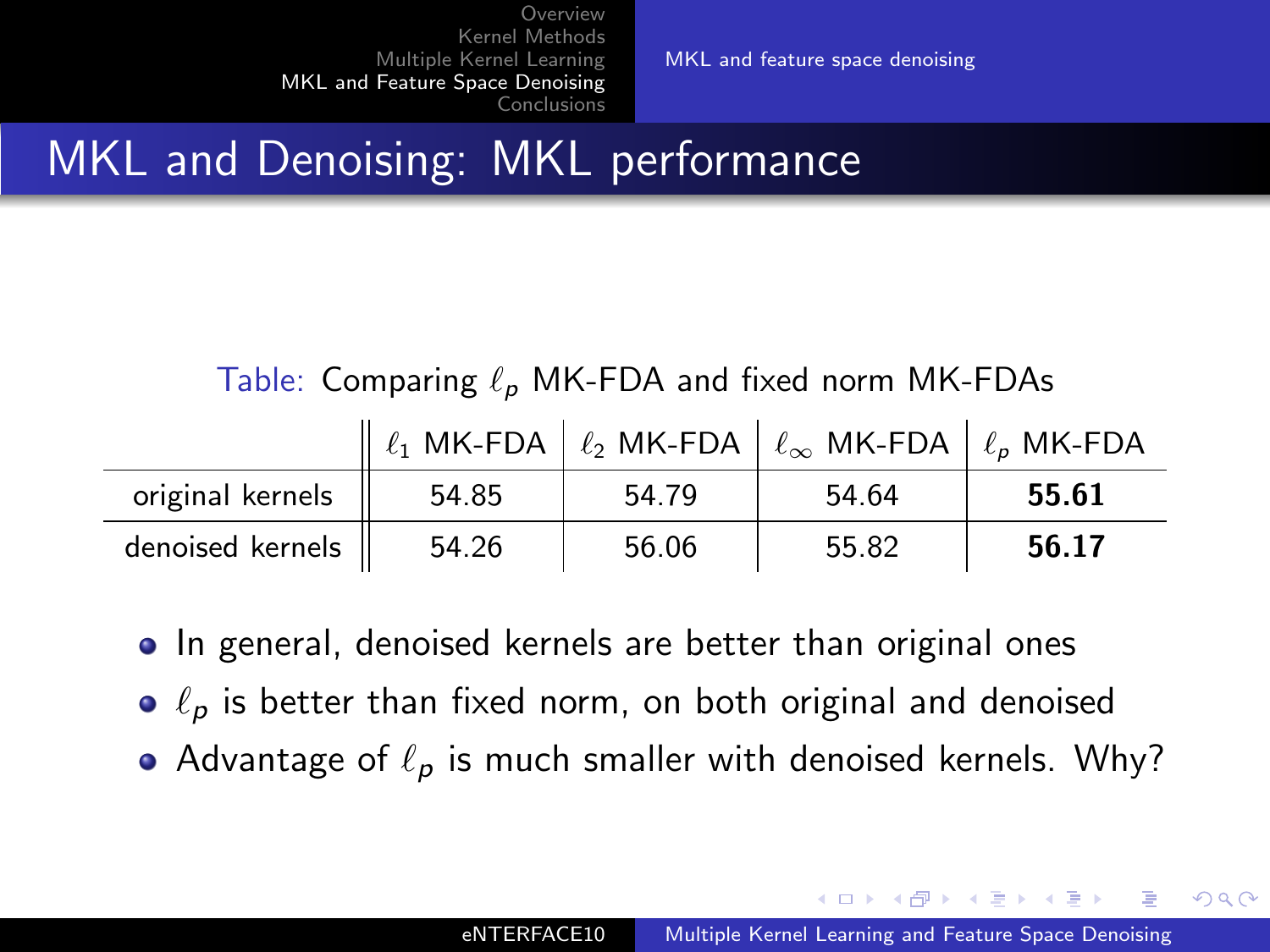[MKL and feature space denoising](#page-32-0)

MKL and Denoising: Learnt kernel weight vs. noise level



Figure: Spearman's coefficient between learnt kernel weights and variance kept in denoising. All 20 problems in PASCAL VOC07.

• Spearman's coefficient: measure ranking correlation

 $QQ$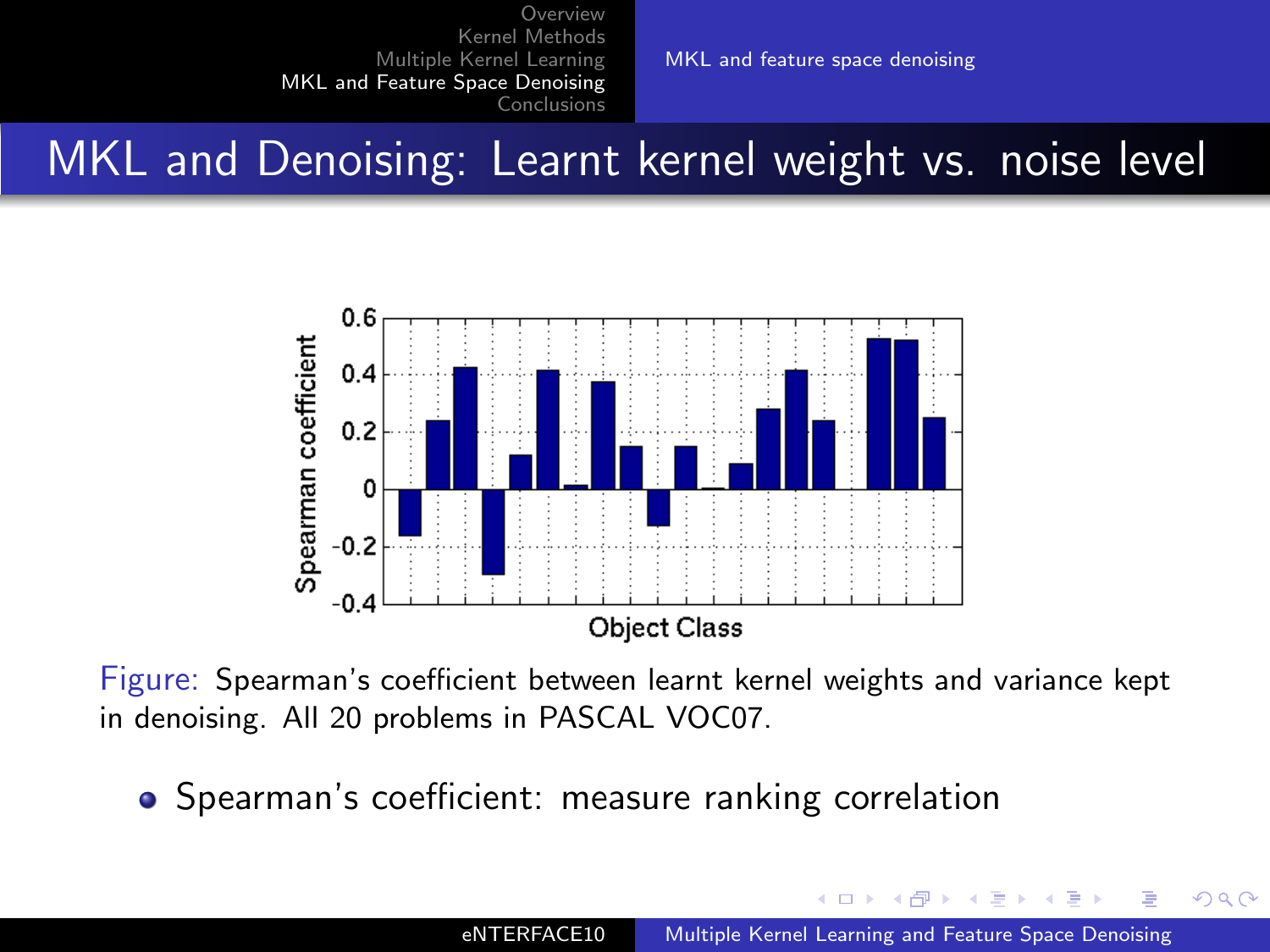[MKL and feature space denoising](#page-32-0)

MKL and Denoising: Learnt kernel weight vs. noise level

- Positive coefficients on most problems (16 out of 20):
	- The more noisy a kernel, the lower weight it gets
	- MKL essentially works by removing noise?
	- $\bullet$  Maybe this is why  $\ell_{\bm{\rho}}$  not as advantageous on denoised kernels?
	- Maybe MKL should be done on per dimension basis instead of per kernel basis?
	- Linear combination assigns same weight to all dimensions in a feature space: it cannot remove noise completely
	- Maybe only nonlinear MKL can be optimal?

ィロト イタト イモト イモト

つくへ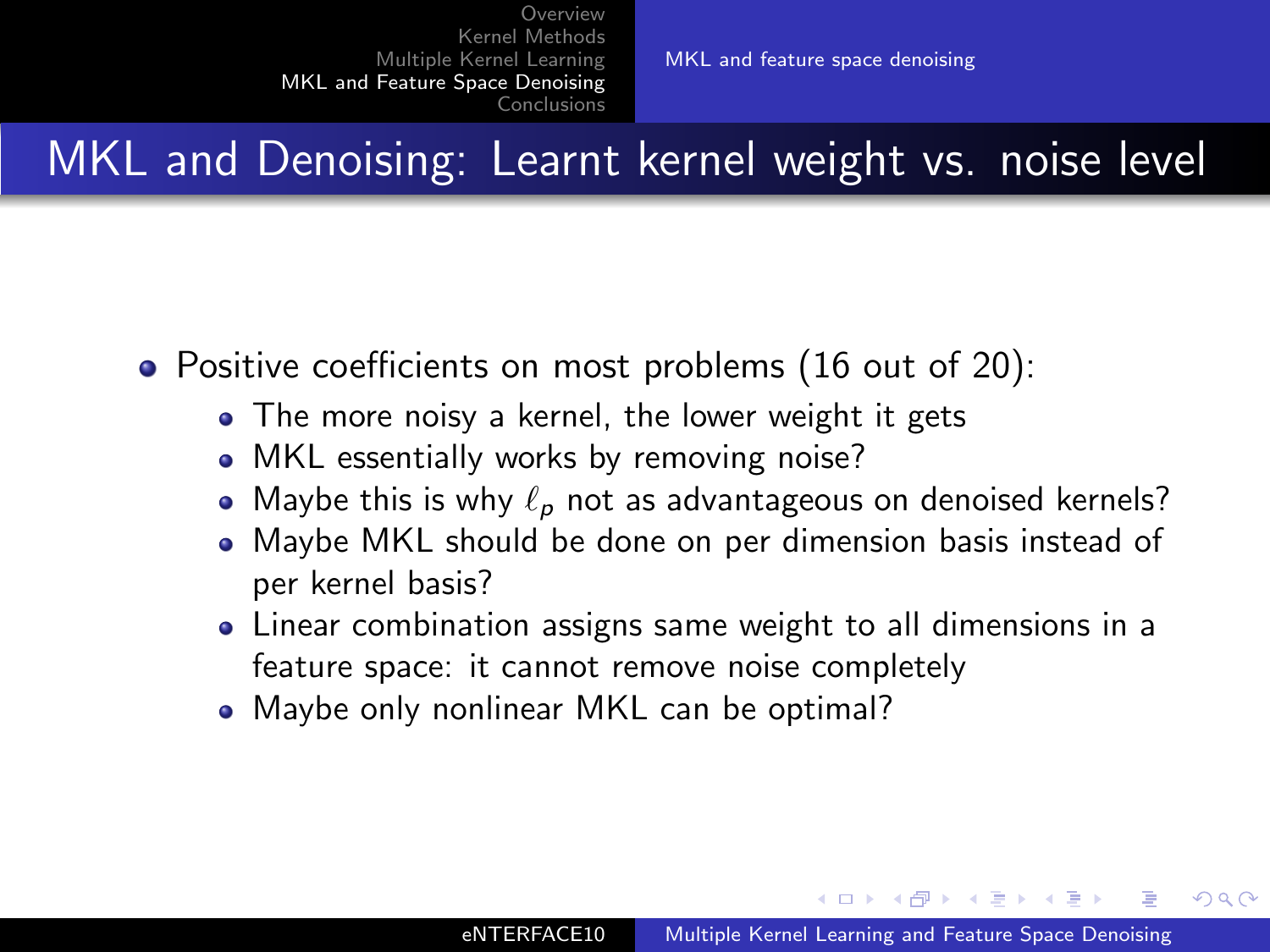[Conclusions](#page-37-0)

### **Conclusions**

- A brief introduction to kernel methods
	- **a** The kernel trick
	- Three examples: kernel PCA, SVM, and kernel FDA
	- Connection between SVM and kernel FDA
- Proposed an MKL method:  $\ell_p$  regularised MK-FDA
	- Regularisation norm plays an important role in MKL
	- $\ell_p$  MK-FDA allows to learn intrinsic sparsity of base kernels  $\Rightarrow$ better performance than fixed norm MKL

<span id="page-37-0"></span>- ④ 骨 ≯ ④ 手 ≯ ④ 手 ≯